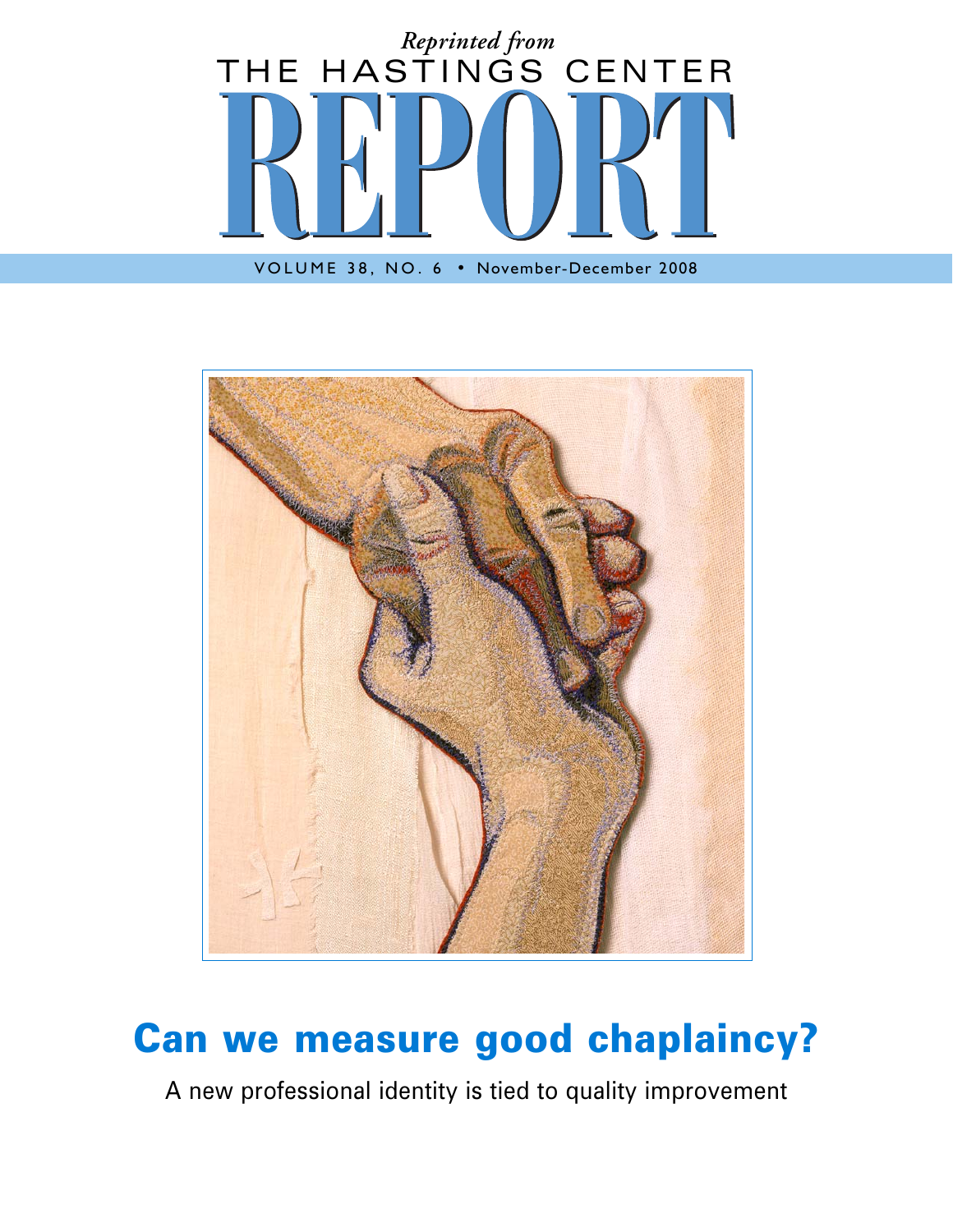*A set of essays from the November-December 2008 issue of the*  **Hastings Center Report***.*

### Can We Measure Good Chaplaincy?

The essays collected here examine the "professionalizing" profession of chap-<br>laincy, the goal of patient-centered care, and the special challenges of defin-<br>ing, measuring, and improving quality in less-standardized areas laincy, the goal of patient-centered care, and the special challenges of defining, measuring, and improving quality in less-standardized areas of health care delivery. The essays emerge from the research project, Professional Chaplains and Health Care Quality Improvement, which was undertaken collaboratively by The Hastings Center and HealthCare Chaplaincy, a multifaith, not-for-profit center for pastoral care, education, research, and consulting. The project was made possible by a generous grant from the Arthur Vining Davis Foundations.

> —Gregory E. Kaebnick Editor *Hastings Center Report*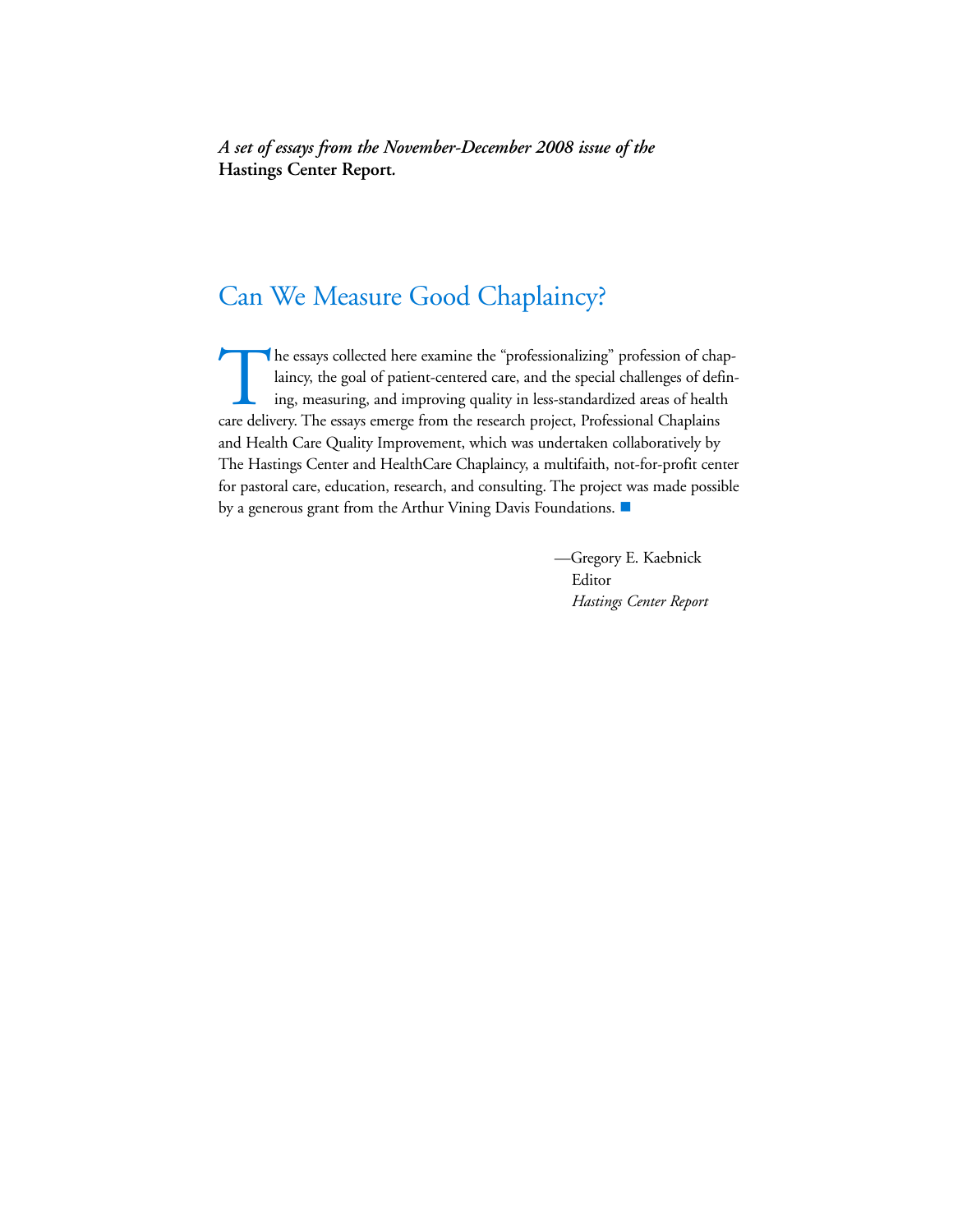### **ESSAYS**

## What Are We Doing Here? *Chaplains in Contemporary Health Care*

#### BY MARTHA R. JACOBS

I t can be really hard—or really easy—to explain what I do for a living. Chaplains share academic training with clergy, but we complete clinical residencies and work in health care organizations. Our affinities are with t can be really hard—or really easy—to explain what I do for a living. Chaplains share academic training with clergy, but we complete clinical residencies and the patient and family, but we may also chair the ethics committee or serve on the institutional review board, and we spend a lot of time with staff. We must demonstrate a relationship with an established religious tradition (in my case, United Church of Christ), but we serve patients of all faiths, and of no faith, and seek to protect patients against proselytizing. We provide something that may be called "pastoral" care, "spiritual" care, or just "chaplaincy"—but even among ourselves, we do not always agree about what that thing is.

There are many, many definitions of "spiritual care" in the context of health care.<sup>1</sup> They all tend to have something to do with transcendence: how the suffering individual grapples with issues of identity, meaning, and purpose. They may or may not be expressed in terms of religion or culture. While any caregiver can tend to the spiritual needs of a suffering person, the chaplain is the health care professional expert in providing spiritual care.2

Chaplains do what needs to be done, in the setting in which they find themselves, to ensure that care is focused on the emotional and spiritual needs of the patient and the patient's family, particularly in times of suffering, stress, or grief. When I worked as the solo chaplain in a community hospital, I was paged to the emergency room for codes. If the patient did not survive, I would help the nurses clean the body—and also the room—as part of caring for the grieving family, who were about to come in and say their goodbyes. I had learned from experience to see this scene through their eyes: Had we treated their loved one with respect? Had we tried hard enough? In that job, I also became experienced at translating the signs and symptoms of imminent death for families sitting by the bedside: What is happening to the body as the organs are shutting down? What do those lines and numbers on the monitor mean? Why does the breathing sound like that? Nurses and physicians know these things without having to think about them; the chaplain is often the one who observes what the family does not know, and who offers comfort by explaining what can be explained.

And sometimes, we sit with the patient and family and say nothing. Our presence seems to comfort them, and remind them that they are neither alone nor forgotten during this most difficult time.

Sometimes, too, chaplains do what needs to be done simply by showing up, hanging around, and making time for staff. Sitting with staff, even joking with them, may help them defuse and debrief after a difficult clinical situation. A chaplain tends to know if a particular death—an unexpected death, or the death of a well-liked patient—was a hard death for a team, and will check in with them. Sometimes the staff members for whom chaplains make time are senior administrators, who rely on chaplains to help them keep the patient, and the family, and the staff, and the community in mind, lest any be forgotten in the ever-tightening reimbursement market. In my community hospital, our CEO had me sit in on

Martha R. Jacobs, "What Are We Doing Here? Chaplains in Contemporary Health Care," *Hastings Center Report* 38, no. 6 (2008): 15-18.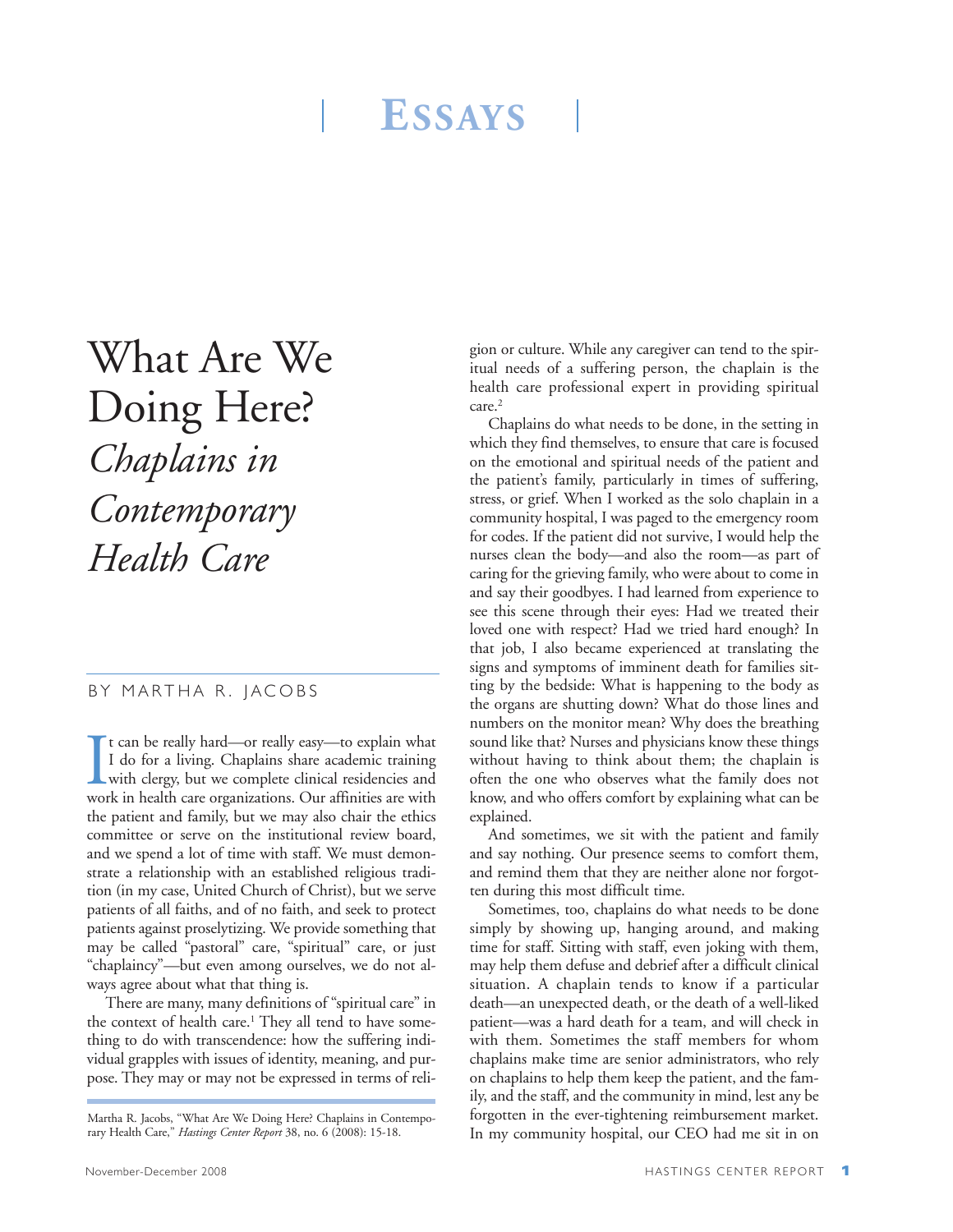all disclosures of medical errors: as he put it, my presence in the room was a reminder that the institution took the patient's and family's suffering seriously. Among ourselves, chaplains may consider this a part of our "prophetic" role, although it is a role we do not always claim for ourselves.

There was a time when chaplains got their jobs by default because they could not lead a congregation. This may say something about how religious denominations used to view the care of the sick: as a fall-back option, rather than as a vocation in its own right. Today, professional chaplains—like physicians, nurses, mental health professionals, and social workers—are called to care for the sick and the suffering: this is where we all want to be; this is our vocation. From the perspective of "religion," chaplaincy is a specialized form of ministry: our academic training is in seminary, and after receiving a masters-level graduate education, we complete at least 1,600 hours of supervised clinical pastoral education training in an accredited, hospital-based program and demonstrate our competency in twenty-nine different areas.3 For example, we must have a working knowledge of the psychology and sociology of religion and be attentive to the diversity of culture, gender, sexual orientation, and spiritual and religious practice among patients and families.<sup>4</sup> We are also trained to assess patients' spiritual and religious resources and needs and to work with them on the specific issues and concerns that arise when a person is hospitalized. The goal of our specialized, hospitalbased training is to prepare chaplains to work in "intense medical environments."5 Very intense: professional chaplains typically work in end-of-life care, in the intensive care unit, and in trauma. The chaplain is the one staff member whose job description allows her to sit with a dying patient, or with a grieving family, *as long as needed*. The nurses and physicians may want to do this, but they have to move onto other patients, other families, other needs.

Sitting with a dying patient or a grieving family is not only intense: it is also time-intensive. If a hospital defines "quality" as "making the numbers"—that is, counting the number of visits—and a chaplain spends five hours with one family in the ER, as I did more than once during traumas, then the chaplain's numbers are not going to look good. And this is one of the challenges chaplaincy faces as it professionalizes: do we define quality as quantity, care as customer service? (That would make some administrators very happy.) Or do we claim that prophetic role, and use it to advocate for better health care? And can we make the case that better health care includes better care of the *whole* person, with attention to the role of religion and culture in a patient and family's ability to cope with illness? Can we make the case that better health care includes better care of the whole *staff* as well?

Like other health care professions, the structure of contemporary health care chaplaincy is shaped in part by the standards of the Joint Commission, which accredits and certifies more than fifteen thousand health care organizations and programs in the United States. To satisfy standards that recognize a patient's "right to have his or her cultural, psychosocial, spiritual, and personal values, beliefs, and preferences respected," and that require hospitals to accommodate patients' "right to pastoral and other spiritual services," hospitals may hire one or more professional chaplains, with the one-person department being the norm even in some large hospitals.<sup>6</sup> The Quality Commission of the Association of Professional Chaplains endorses a ratio of one chaplain for every fifty patients hospitalized for more than three days, one chaplain for every seventy-five patients with shorter stays, and one chaplain for every one hundred outpatients undergoing dialysis, chemotherapy, and other procedures.7 However, these are not one-size-fits-all formulas, and hospitals of equivalent size serving similar populations may vary greatly in the size of their professional chaplaincy staffs. As the Joint Commission does not specify that their standards must be met by *professional* chaplains, some hospitals, especially in rural areas, may rely on an on-call list of local clergy, or they may employ a chaplain who has some pastoral care training but lacks board certification.8 This is an acknowledged tension in our profession. While all chaplains are accustomed to working with local clergy, our colleagues in ministry are not usually accustomed to working in "intense medical environments," nor are they trained to care for patients from religious traditions other than their own. A chaplain who is not board-certified may also lack training in the care of diverse patient populations. We worry about practice variation just as other health care professionals do.

We also worry about job security. Most chaplaincy services are not reimbursed, so hospitals must choose to make the investment in us.9 We tend to be a good return on investment. Press Ganey, a patient satisfaction survey used by approximately two thousand of the five thousand hospitals in the United States, reports that patient satisfaction with how well their emotional and spiritual needs were met highly correlates with their overall satisfaction.<sup>10</sup> However, this presents another tension: the patients that chaplains spend the most time with—dying patients—do not fill out patient satisfaction surveys. Therefore, we may not ever be graded on our best work. Are hospitals equally concerned about meeting the needs of their dying patients, as well as the needs of patients who recover? If so, there should be a better way to quantify what chaplains do for patients.

Quality in end-of-life care and quality in chaplaincy are intertwined: we are—or should be—the people in any hospital who are genuinely good at death and dying. The National Hospice and Palliative Care Organization's *Guidelines for Spiritual Care in Hospice* describes the hospice chaplain as "an integral member of the hospice team" in charge of "the spiritual plan of care" that will be carried out by team members in response to the needs of a patient and family.<sup>11</sup> Any patient may experience troubling questions as part of a serious illness or a major loss, whether that loss is a limb or a function (such as mobility, memory, or language). These questions may be expressed in religious or nonreligious terms. A patient of religious faith may ask, What is the point of this suffering? A patient with no religious faith may ask, How am I going to get through this? Sometimes, patients who do not have religious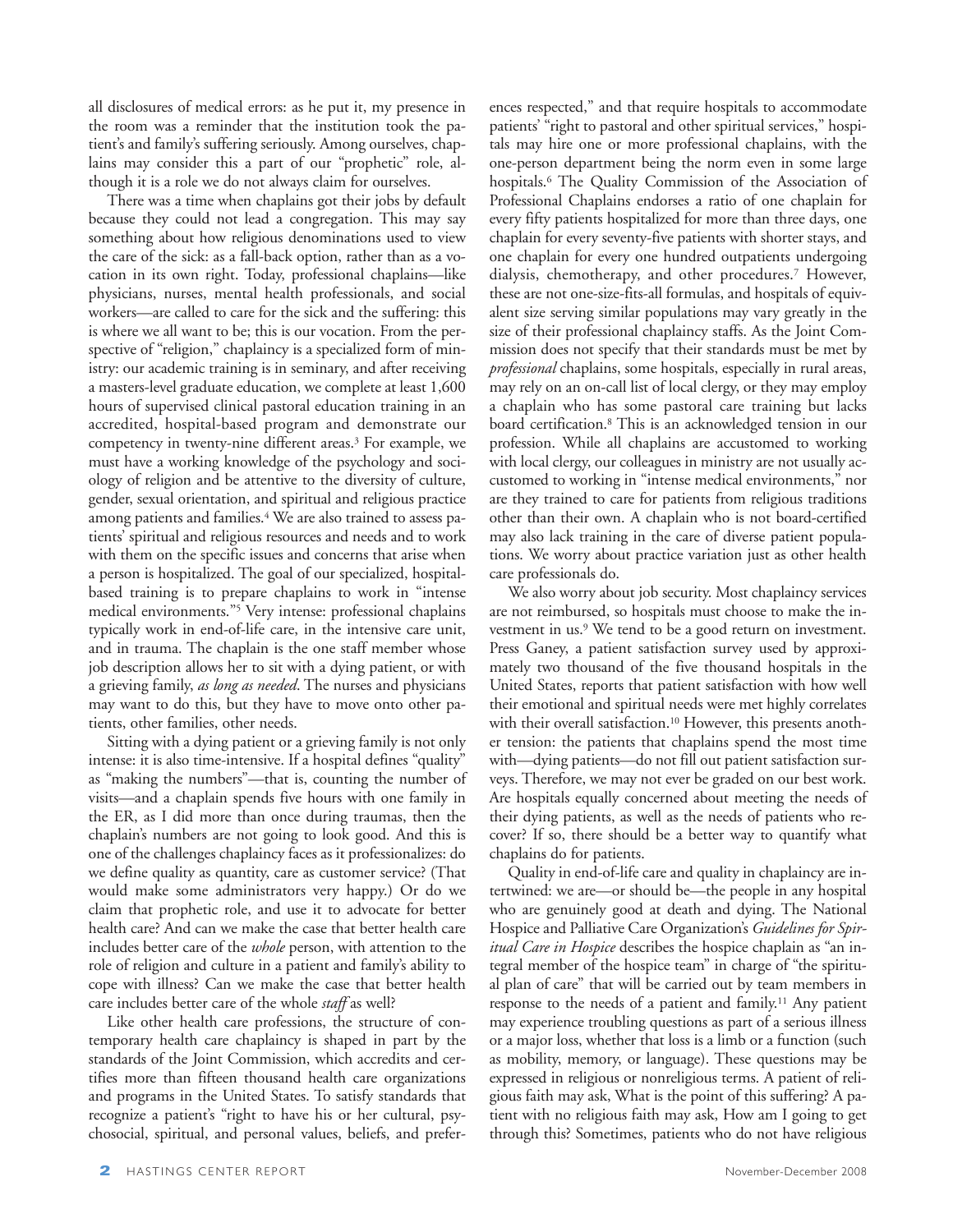faith nonetheless use religious language, as this language may be part of their culture. The chaplain helps the patient and family discuss the questions that matter most deeply to them and that may be essential for them to express candidly as they consider their treatment decisions, hopes, and fears.

What chaplains do is most needed and best used when a patient is dying, has a poor prognosis, or has suffered a life-altering loss. Terminally ill patients acknowledge a greater spiritual perspective and orientation than other patients, and spiritual care has been part of the hospice movement since St. Christopher's was founded by Dame Cicely Saunders in 1967.12 As hospice has moved "upstream," with the recogni-

tion by the palliative care movement that the values of hospice also resonate with patients who are living with chronic, progressive conditions but are not endstage, chaplaincy has moved with it. Many chaplains are now members of their hospitals' palliative care teams, helping the patients served by these teams grapple with the encroachment of disease or disability on life as they have known it.

As chaplaincy has grown in professional training and stature, and as chaplains have grown into our own profession, we recognize that we need to standardize our practices, both in the interest of quality and so that we can negotiate with institutions over funding and de-

ployment. The six major chaplaincy cognate groups—the American Association of Pastoral Counselors, the Association of Clinical Pastoral Education, the Association of Professional Chaplains, the Canadian Association for Pastoral Practice and Education, the National Association of Catholic Chaplains, and the National Association of Jewish Chaplains have created common standards for certification and a common code of ethics, and are now working on practice standards. HealthCare Chaplaincy and other organizations in our field are working on developing better ways to define and measure "quality" in the settings in which chaplains work long-term care facilities and hospices in addition to various types of hospitals.13 Empirically minded chaplains have called on their colleagues to do more and better research into our patients' spiritual needs so that we can legitimately claim pastoral care as our area of expertise. These researchers remind us that "chaplains must decide what questions to ask and how to try to answer them."14 If we believe—and we do—that the usual patient satisfaction tools have not adequately reflected our work, then we have a professional responsibility to develop tools that allow our contribution to health care quality improvement to be assessed accurately and thus give us a basis

for further improvement. Compared to other health care professions, however, we do not undertake enough research, and we do not write and publish enough. As managing editor of *PlainViews*, an electronic newsletter read by more than 7,800 chaplains worldwide, I am continually urging my colleagues to put aside their reluctance to write about and claim what they do.

Part of the work of growing into a profession is bringing other professions into conversations. The essays that follow grew out of an October 2007 meeting at The Hastings Center that brought chaplains together with bioethicists, clinicians, and health services researchers to discuss the role of

*Any caregiver can tend to the spiritual needs of the suffering, but a chaplain is the expert, helping the patient and the family discuss the questions that matter most deeply to them.*

chaplaincy in efforts to improve health care. The set includes a sociological account of chaplaincy, a critical perspective on the ethical theories that may ground our practice, a call for chaplaincy to embrace patientcentered care as a concrete, interdisciplinary quality improvement goal, and a proposal for chaplaincy and clinical ethics to work together on QI. This essay set also includes a summary of a focus group study that asked chaplains something they had never been asked before: what *we* think about QI. May the dialogue continue.

1. See the "principles of spiritual care" in the National Hospice and Palliative Care Organization's *Guidelines for Spiritual Care in Hospice*,

(Alexandria, Va.: National Hospice and Palliative Care Organization, 2001), 4.

3. There are also long-term care, congregation-based, and prisonbased CPE programs.

4. Common Standards for Professional Chaplaincy, http://professionalchaplains.org/uploadedFiles/pdf/common-standards-professionalchaplaincy.pdf, accessed July 19, 2007.

5. J.L. Gibbons and S.L. Miller, "An Image of Contemporary Hospital Chaplaincy," *Journal of Pastoral Care* 43, no. 4 (1989): 355-61.

6. Joint Commission on Accreditation of Healthcare Organizations, *Comprehensive Accreditation Manual for Hospitals: The Official Handbook* (Oak Brook, Ill.: Joint Commission Resources, 2005), standards RI2.10.2 and 2.10.4.

7. S.K. Wintz and G.F. Handzo, "Pastoral Care Staffing and Productivity: More than Ratios," *Chaplaincy Today* 21, no. 1 (2005): 4.

8. K.J. Flannelly, G.F. Handzo, and A.J. Weaver, "Factors Affecting Healthcare Chaplaincy and the Provision of Pastoral Care in the United States," *Journal of Pastoral Care and Counseling* 58, nos. 1-2 (2004): 127-30.

9. The Association of Clinical Pastoral Education establishes standards, certifies supervisors (faculty), and accredits programs for clinical pastoral education. The ACPE, Inc., is nationally recognized as an accrediting agency in the field of clinical pastoral education by the U.S.

<sup>2.</sup> Ibid., 5.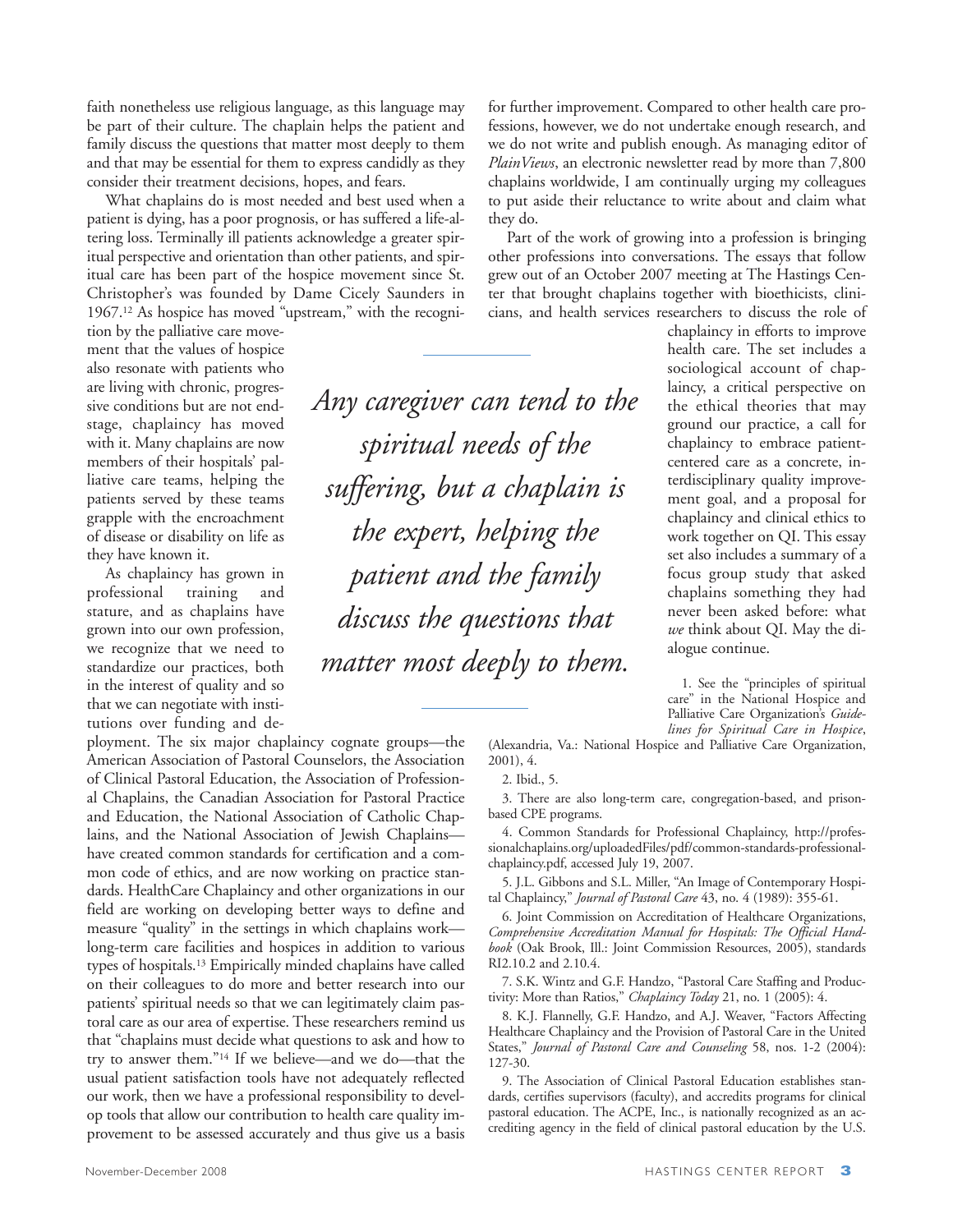Secretary of Education through the Department of Education. Such recognition enables the ACPE, Inc., and/or its programs and students to participate in federal programs such as the International Student Visitor Program, the veterans' educational benefits program, Medicare Pass-Through reimbursement funding, and in some cases the federal student loan deferment program. Recognition by the U.S. Department of Education requires regular and rigorous review of the agency and its standards and processes for accreditation.

10. P.A. Clark, M. Drain, and M.P. Malone, "Addressing Patients' Emotional and Spiritual Needs," *Joint Commission Journal on Quality and Safety* 29, no. 12 (2003): 662.

11. National Hospice and Palliative Care Organization, *Guidelines for Spiritual Care in Hospice*, 5.

12. T.P. Daaleman and L. VandeCreek, "Placing Religion and Spirituality in End-of-Life Care," *Journal of the American Medical Association* 284 (2000): 2515.

13. Other important centers of research on quality in pastoral care include the Department of Religion, Health and Human Values at Rush University Medical Center, the Department of Pastoral Care and Education of the University of Pennsylvania Health System, and the Department of Chaplain Services at the Mayo Clinic.

14. A.J. Weaver, K.J. Flannelly, and C. Liu, "Chaplaincy Research: Its Value, Its Quality and Its Future," *Journal of Health Care Chaplaincy* 14, no. 1 (2008): 16.

### Ethical Grounding for a Profession of Hospital **Chaplaincy**

#### BY MARGARET E. MOHRMANN

spiral chaplains do not have a monopoly on the spiritual care of patients, just as teachers do not have a monopoly on teaching. Spiritual care of the ill and dying—compassionate and thoughtful attention to a patient's spiritual care of patients, just as teachers do not have a monopoly on teaching. Spiritual care of the ill and dying—compassionate and thoughtful attention to a patient's explanations of suffering, yearnings for transcendence, constructions of meaning, expressions of faith or loss of it, reliance on prayer or ritual, bafflement, fear, hope, or any of the many other possible manifestations of spirituality in crisis has long been within the domain of good nurses and good doctors. Nevertheless, spiritual care is the primary and arguably the sole focus of chaplains' work, and just as we recognize a teaching profession even though "nonprofessionals" also teach, we can justifiably recognize hospital chaplaincy as a profession that specializes in spiritual care of patients—and then turn to the task of specifying the defining criteria for the profession, including its ethical grounding and governing tenets.

As chaplains acknowledge, physicians, nurses, and other clinicians may—and often do—offer patients "spiritual" care that attends to the deep questions of meaning, purpose, and connection to others that arise during a serious illness. (Although some patients may frame their questions in religious terms, it should be noted that "religious" is not a synonym for "spiritual," but rather describes a sizable subset within the category of the spiritual.) The difference between chaplains and other clinicians is that chaplains are specialists in spiritual care; it is what they do, rather than part of what they do.

Chaplains tend to distinguish themselves and their work from clinicians who also offer spiritual care by referring to what they do as "pastoral" care. But for this distinction to represent a salient difference, it will have to be explained. One way of understanding the distinction would be to regard spiritual care as only vaguely or incidentally (if not tendentiously) religious, whereas pastoral care hones in on the specific religiousness of the patient. This understanding would highlight a potential difficulty lurking for an avowedly "interfaith" profession in its use of the term "pastoral," a word closely tied to the Christian tradition's fondness for shepherd imagery.

Alternatively, is the spiritual care provided by clinicians a form of screening only, perhaps with some empathic connection added, and are chaplains then the professionals equipped to take the conversation further, into realms of assessment and some analogous sort of therapy? Adept practitioners of ancient moral philosophies, such as Stoicism and Epicureanism, understood and often referred to their teaching as therapy. They seem to have considered their therapeutic task to be identification (diagnosis) of the student/patient's specific "disease"—his particular erring thoughts and bad habits followed by provision of appropriate bracing, life-altering theories and methods intended to redirect and heal the supplicant.1 If chaplaincy seeks to be something more or other than a form of palliation, then an analysis of the ways in which the practice is and is not intended to be therapeutic may be useful for elucidating professional goals and methods. It is also the case that a language of therapy will affect, for good and for ill, the communication bridge of translation and interpretation that is sometimes necessary when justifying the presence of clerical professionals within a secular health care institution.

Thus, one fundamental challenge for the nascent profession of chaplaincy is to assert that which not only defines but also distinguishes the kind of care provided by trained and

Margaret E. Mohrmann, "Ethical Grounding for a Profession of Hospital Chaplaincy," *Hastings Center Report* 38, no. 6 (2008): 18-23.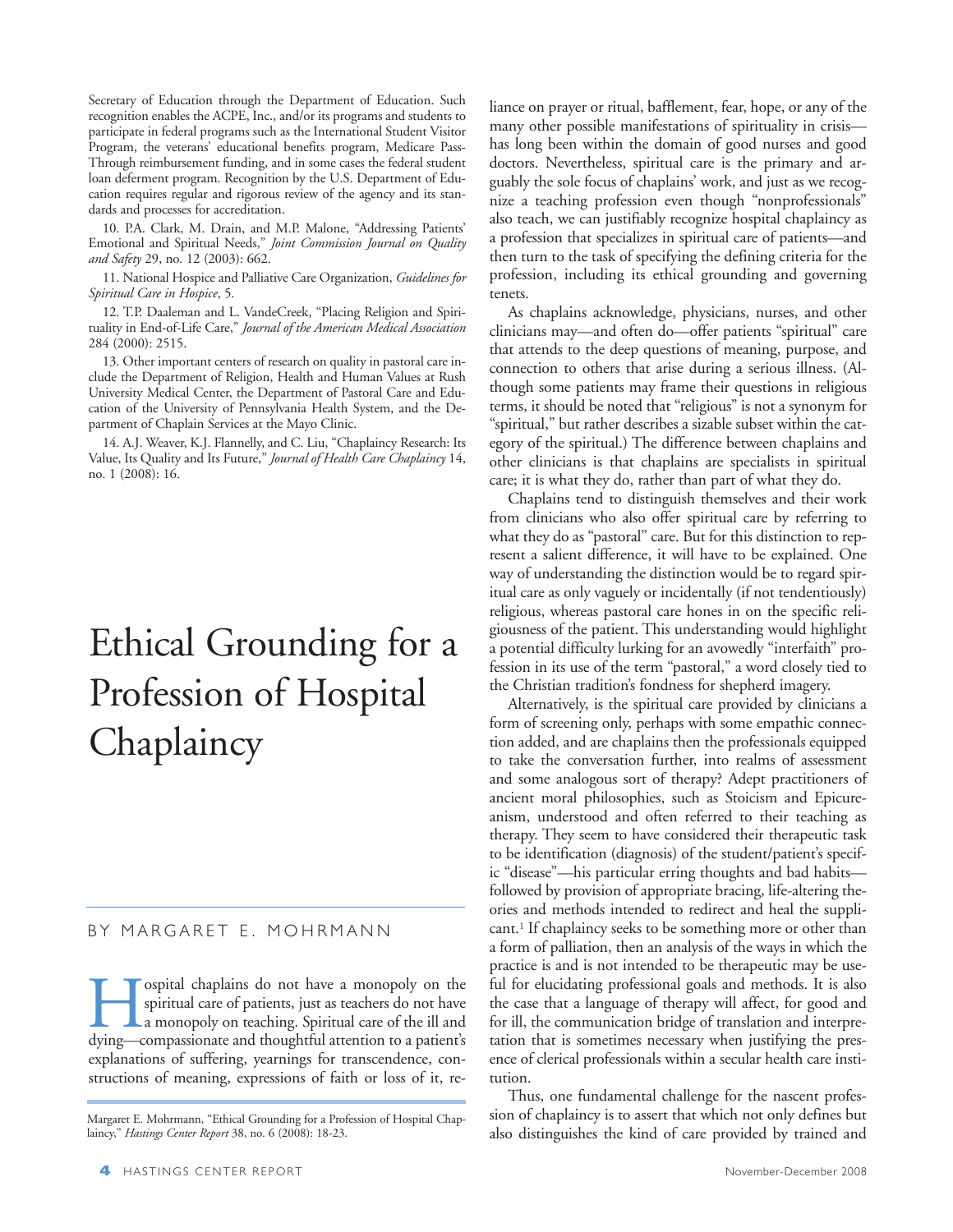certified chaplains. Theologian John Cobb's admonition is relevant here:

The pastor's task is to be present with and to "hear" the sufferer, to let the parishioner know that expressing fear, anger, and loneliness is acceptable. I do not dispute the validity of this approach, which in many cases is no doubt the best one possible.

The question of why can be appropriately understood and dealt with psychologically, but to treat it only that way fails to take the questioner with full seriousness as a human being. A pastor who has not reflected about the question, who has nothing to say, has a truncated ministry.2

Cobb is referring here to a clergyperson's response to a parishioner asking difficult questions about God in the face of suffering—questions also likely to be encountered by hospital chaplains. He distinguishes between psychologically significant methods of presence and acceptance and the more specifically pastoral task of reflective response to the questions themselves. He thereby provides a way of expressing the distinction between, on the one hand, the "spiritual" care that may also be offered by other clinicians, and on the other, chaplains' professional "pastoral" care. The implication is that chaplains' claim to

offer "pastoral" care entails an obligation to provide care with substantive content, reflecting their professional education and training—care that includes but goes beyond the comfort of a listening ear.

Defining what hospital chaplains do—and whether "pastoral" is an appropriate adjective for the sort of care they give—is one fundamental task inherent in becoming a recognized profession. The move toward "professionalizing" also brings with it the need for professional ethics. This requirement raises not only the question of what the specific ethical tenets of chaplaincy are or should be, but also a more basic question about what constitutes its theoretical grounding: How and on what basis should professional ethics for hospital chaplaincy be conceptualized? In what follows, I consider a few approaches to answering this basic question, none of which is likely to be the winning response and each of which likely should have a place in a fully formulated chaplaincy ethic.

Chaplaincy Ethics as a Form of Medical Ethics

Is a professional ethic for hospital chaplaincy better under-<br>stood as a theological-religious ethic for a particular kind of s a professional ethic for hospital chaplaincy better underhealth care professional, or as a health care ethic for a particular kind of theological-religious-pastoral professional? The multiple alternative terms employed in that question point out a complication attributable to the interfaith designation of chaplaincy. The interfaith commitment constrains any reliance by the profession on the settled ethical frameworks of specific religious traditions and suggests that chaplaincy must look beyond the religious stances of its practitioners to con-

*Chaplains are obligated to*

*provide care with substantive*

*content, reflecting their* 

*professional education and*

*training—care that includes*

*but goes beyond the comfort*

*of a listening ear.*

sider how the practice itself, located in and defined by the provision of medical care, shapes and even determines the profession's ethical obligations.

This issue, however, brings up a significant distinction between chaplains and other health care professionals. Doctors, nurses, pharmacists, and respiratory therapists are each part of a single profession. Nurses, with rare exceptions, are nurses only; the nursing profession is their one source of *professional* obligation. Hospital chaplains, on the other hand, are members of two professions: They are ordained or otherwise officially recognized as trained leaders by their faith traditions (a requirement for board certification as a hospital

chaplain), and are thus members of the clerical profession. They are also members of this newly forming profession of hospital chaplaincy, which is seeking to establish itself as something other than a variant wholly subsumed within the clergy. Hospital chaplains then have differing, and potentially conflicting, moral obligations entailed by their adherence to two relatively distinct professions—an issue I explore further only after setting out ways in which chaplaincy ethics and medical ethics may coincide.

What are the similarities between the ethics characteristic of faith traditions and the professional ethical understandings that govern nurses, physicians, and clinical therapists of various sorts? Clearly each formulation is identifiably *ethics*, since each is concerned with, among other things, how we conduct ourselves, interact with one another, and care for those dependent on us. When situated within the health care setting, each insists on the primacy of the patient. Medical ethics tends to ground the patient's central status in general principles of respect for persons and in more specific, relationshipgenerated obligations of care for others' well-being. Theological or religious ethics tends to base similar principles and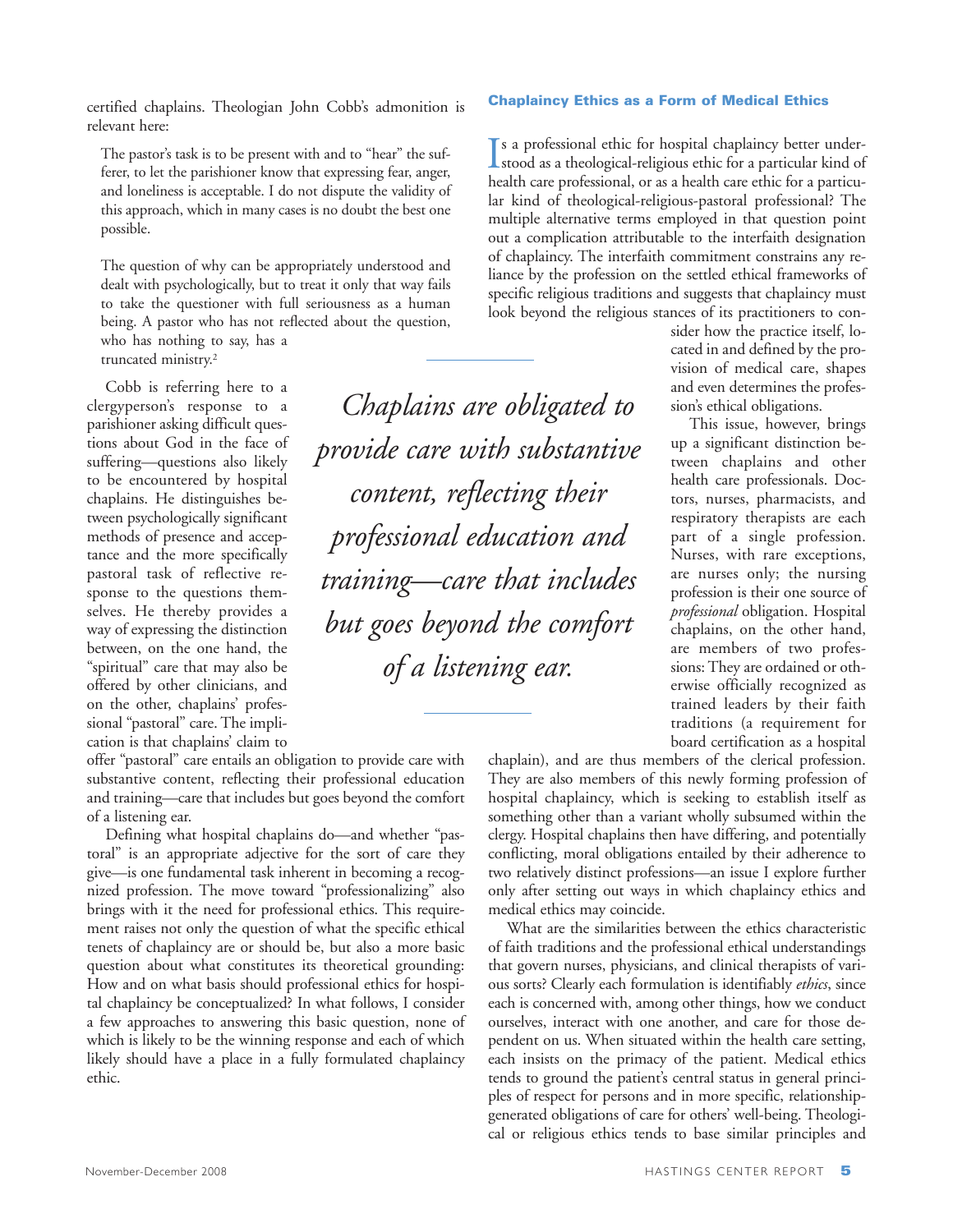obligations on claims about common humanity, with or without reference to a creator-god, and on (divine) injunctions to love others. But the two ethical frameworks are agreed on much that might be called an ethic of caring for patients, the practice that forms the large area of overlap in the work of these professions.

Another way in which these versions of professional ethics, and others, are similar is in the matter of multiple fidelity commitments. Both clinicians and chaplains have personal obligations—to self, family, and friends—that at times rival the call to attend to patients. Chaplains and health care professionals alike have moral obligations toward the institution of which they are a part, and these, too, may at times conflict with other professional commitments.

But obligations *within* each profession may also conflict. Physicians may find that their commitment to the care of a patient conflicts with important duties to train future doctors or to carry out research likely to be of benefit to others. Good and compelling imperatives to educate and to create new knowledge do not simply fade away upon hearing of the primacy of the patient's need. Part of a physician's professional ethical obligation is to find the morally appropriate balance among his or her commitments in each situation. Chaplains, too, have obligations to their profession of chaplaincy—including the education of future practitioners—that may on occasion interfere with optimal care of the patient. Both clinical and clerical professionals find themselves in the position of deciding between the need of the trainee to gain experience and the need of the patient for the most experienced caregiver. It does not help either profession to have a code of ethics that speaks only of the primacy of the patient without regard to how this necessary balance is to be recognized and managed morally.

Some health care professionals struggle with whether their work is or should be governed primarily by the ethical codes of their profession or by their "personal" ethic, which is often based on religious beliefs. Current controversies surrounding conscientious objection to providing certain legal medical treatments indicate that professional ethical assertions and practitioner behaviors do not track together in every instance.

However, this marks a point at which the problem of multiple fidelity commitments diverges for chaplains, whose position within two professions complicates the issue further. Regardless of the interfaith aspirations and intentions of the profession of chaplaincy, its practitioners are situated—not only by personal belief, but by prior training and professional initiation—within a specific faith tradition that compels their allegiance. The conflict between chaplains' professional obligations to patients and their professional obligations to their own faith tradition is not equivalent to the conflict of professional and personal ethics characteristic of clinician dilemmas. For clinicians, there are arguments available to justify the primacy of the professional commitment or, on the other hand, to recognize exceptions to that primacy. For the chaplain, however, who or what adjudicates between commitments to two professional codes? How should a chaplain—who upon

entering a tradition-specific clerical profession promised to witness faithfully and overtly to the existence of God, understood in specific, tradition-determined ways—balance that professional obligation with what appear to be generally accepted obligations of interfaith chaplaincy not to so witness to one's patients?3

I have no doubt that most, if not all, chaplains and hospital teaching programs have managed to resolve this potential conflict. If they have not, they are not likely to be serving as chaplains or surviving as programs. My point is not that the conflicts are unresolvable, but that this matter of dual professional allegiances must be explicitly considered when drawing up a professional ethic for hospital chaplains, in terms of what is being asked of those who profess chaplaincy in relation to their other professional commitments, and in terms of what constitutes an authentic description of chaplaincy ethics.

This fundamental question about the various moral responsibilities of chaplains raises a related question—to whom are chaplains responsible?—and leads us to consider a second way of conceptualizing the ethics of hospital chaplaincy.

#### Chaplaincy Ethics as an Ethic of Accountability

Whatever the relation of chaplaincy ethics to medical ethics (or, for that matter, to business ethics, which seems to have more to do with medicine than ever before), there is a real need for a shared ethical language within the health care enterprise. The best candidate for a common idiom is likely to be some version of the language of responsibility, of accountability. An ethic of accountability for a profession entails that the profession should be able to give an account of:

1) what its professionals do—which requires criteria that define the field and distinguish it from others;

2) whether they do it well, and how—which requires modes of evaluation, requiring explicit descriptions of what counts as "doing it well" that can serve as the profession's standards of quality; and

3) whether they could do it better, and how—which requires mechanisms for enforcement of standards and improvement of quality.

Thus, for the nascent profession of hospital chaplaincy, the moral requirement of accountability encompasses both an obligation to set standards of practice (and then to monitor and enforce them) and an obligation to participate in efforts directed at quality improvement.

The focus on accountability does not remove but may help us maneuver the chaplain's conflicting fidelity commitments. It seems clear that, for chaplaincy as well as for medicine, accountability is most particularly owed to patients. Even if patients are not the ones to whom chaplains must give their account, they are nevertheless the ones to whom and for whom chaplains are responsible, and the ones whose vulnerability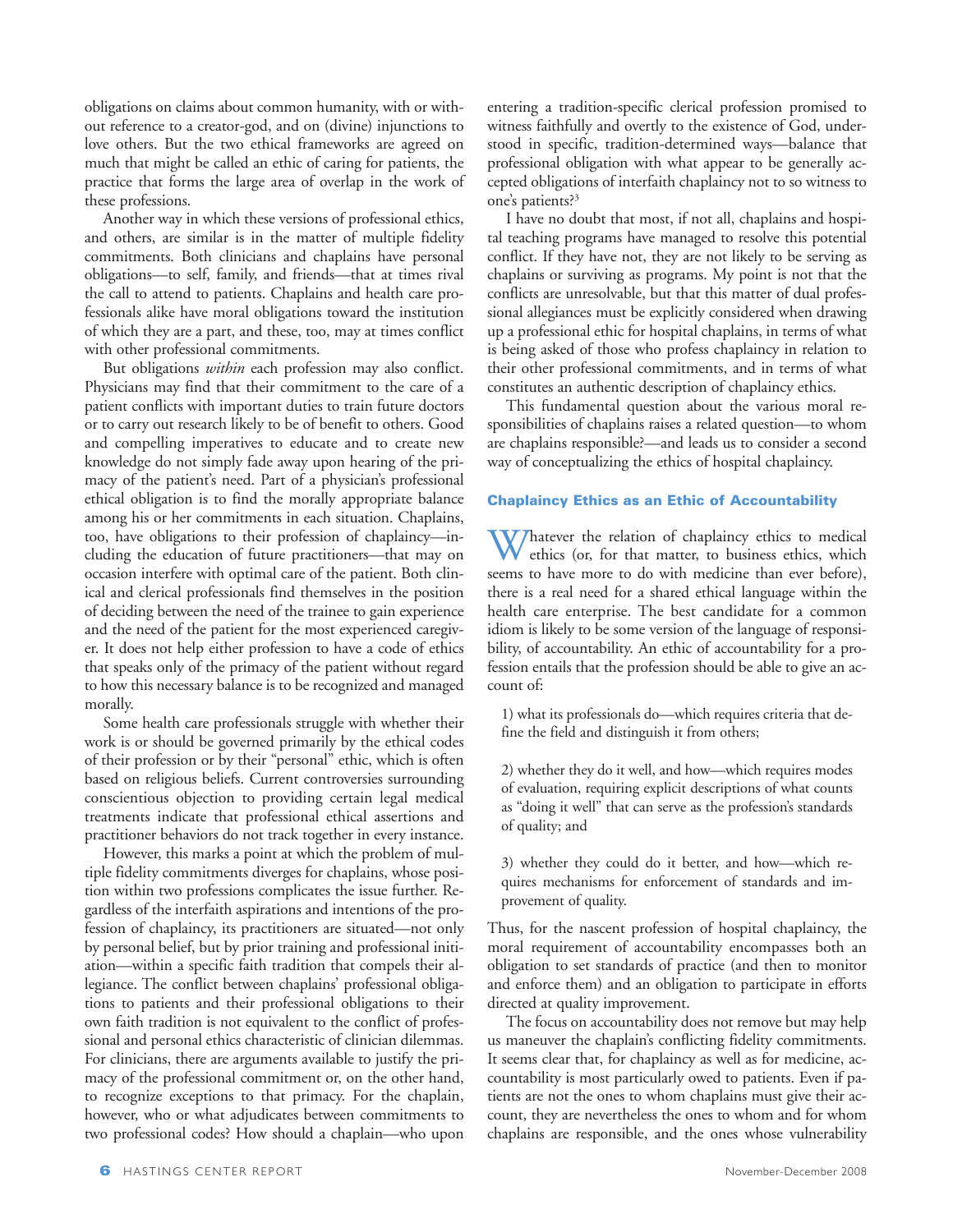demands high standards of professional activity and constant efforts toward higher quality work.

This matter of setting standards, monitoring and enforcing them, and working to improve the quality of chaplain interventions generates consternation and resistance in some chaplains, who understandably find it difficult to imagine ways of categorizing and judging their work that do not outrageously distort it. It is one thing to measure the prompt delivery of accurate doses of appropriate medications, quite another to gauge the quality or the effect of a chaplain's discussion of spiritual matters at the bedside—and the unmodified imposition of methods used for assessing the former may well not do justice to the latter.

On the other hand, programs for clinical pastoral education (CPE) have long considered themselves able to make judgments about their trainees on the basis of such nonquantifiable characteristics as their "presence" with patients, responsiveness to the needs and views of patients and colleagues, willingness to change and grow within their work, ability to refrain from preaching to patients or staff, and some degree of adherence to the interfaith commitments of chaplaincy. There are processes already in place for professional board certification of hospital chaplains and supervisors of chaplaincy training, and for accreditation of CPE programs. In other words, stan-

dards of practice for hospital chaplains clearly exist, even if they need some modification. These standards can be evaluated, codified, and adopted, and they can then form the basis for trajectories of quality improvement.

That said, an ethic of accountability would press the profession of chaplaincy to ask itself, What else? Beyond these traits that make for a good chaplain at the bedside—openness and responsiveness, perhaps also gentleness, calm, and an aversion to preaching—what else may be the responsibility of chaplains in a health care setting? There is certainly the issue, revealed by Cobb's injunction to pastors, of some yet-to-bedelineated obligation to provide care with substantive content. But aside from these aspects of direct bedside interaction, what are the moral implications for the profession of the fact that chaplains' work happens in a hospital, or hospice, or other setting in which medical care is being delivered?

Chaplain and theological educator Martha Jacobs has said that chaplains, rather than espousing theology, should be asking the kinds of questions that theology raises. Her cogent claim brings to mind Paul Tillich's expansive definition of a theologian as not necessarily a theist, a believer, but as some-

*Chaplains should be candid about what they do that can be done as well by someone else, what they generally do better than others, and what can be done well only by them.*

one whose primary focus is on matters of ultimate concern. The kinds of questions theology raises are about matters of ultimate concern, and I would argue that medicine needs often to be reminded that such matters are always present in the work of health care, whether recognized or not, whether couched in transcendent language or not. Chaplains bear responsibility not for answering or solving them, but for keeping them visible, recognized, no longer ignored.

Sociologist Daniel Chambliss has identified the hospital as a site of thorough-going routinization, one important consequence of which is that moral issues often go unnoticed. He writes, "The great ethical danger, I think, is not that when

> faced with an important decision one makes the wrong choice, but rather that one never realizes that one is facing a decision at all."4

> The same may be said of recognizing and responding to spiritual issues in the health care setting. Such issues pervade serious illness, childbirth, disability, dying, and the difficult decisions that so often attend them, and they are indeed matters of ultimate concern for most people, regardless of their religious affiliation or belief. In the midst of the routines of the setting, health care professionals and even patients may fail to recognize that questions of lasting spiritual significance are at stake in daily, recurring, predictable events that typify the hospital.

Chaplains are the professionals obligated to respond to these questions when they arise, but they are also responsible for seeing that the issues are noticed in the first place and then taken seriously. The fact that the work of health care is shot through with spiritual significance, for recipients and providers alike, needs to be held up to the light daily, spoken of openly, acknowledged, wrestled with, celebrated, and mourned—and this is surely the responsibility of the chaplains, the "spiritual professionals" in the hospital.

Philosopher Margaret Urban Walker asserts that ethicists in the health care setting should be regarded less as expert engineers, offering technical problem-solving approaches to moral dilemmas, than as skilled architects, creating "moral space" within which those who work with the sick and the dying can freely air both their certainties and their bafflement, and discern together ways of proceeding morally in the face of irreducible ambiguities and conflicting commitments.<sup>5</sup> The development of such spaces—locations and opportunities within the hospital for interprofessional conversations about what matters morally—can potentially convert the entire enterprise into one truly moral space in which the inevitable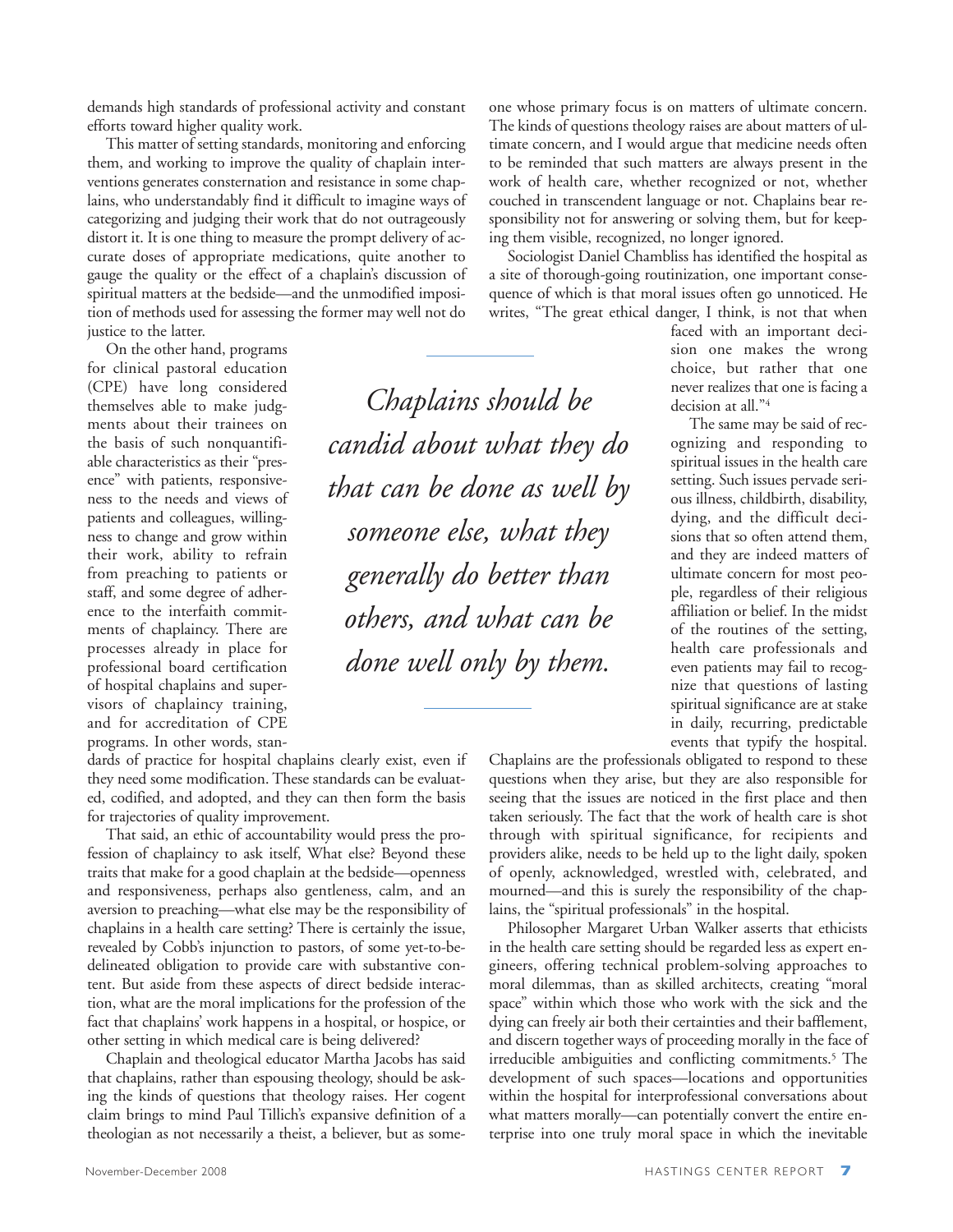ethical dilemmas of medicine are consistently acknowledged and are dealt with inclusively, early, and well.

Taking Walker's lead, I suggest that chaplains see themselves as professionals responsible for creating "sacred space" within the hospital, space in which it can be openly acknowledged that holy things are happening, things that are "set apart"—the fundamental meaning of "holy"—things that matter spiritually to everyone involved. A hospital chapel is only the most obvious example of sacred space (although the effect of its existence on the institution's self-understanding should not be underestimated or, for that matter, overvalued). Patients' bedrooms and family waiting rooms surely also qualify, but we need to be reminded of that. And we look to chaplains to denominate even more spaces as sacred—operating rooms, nurses' stations, clinics—by taking them seriously as places where important spiritual transactions are occurring and by calling the rest of us to do likewise. The ultimate goal would be recognition, by the institution as a whole, that the entire health care enterprise—now including board rooms, kitchens, record rooms, and communication centers as well is sacred space, full of infinite meaning.

A commitment to reclaim the sacredness of the place where human suffering, frailty, and hope come for help, and where help of various kinds and efficacy is provided, may entail a further commitment for chaplains to be courageous participants in and critics of their hospital's organizational structures and ethics—to be an effective voice at the table where the decisions about space, money, and their uses are being made. Might this also be a standard for chaplaincy practice, a measure of quality that can be improved?

Whatever the answer to that question, the idea of sacred space puts the accountability of the chaplain squarely within the "pastoral" aspect of the profession that distinguishes it from other professions engaged in the care of the sick and dying. Therefore, it is time to turn to a model for ethics that may seem to be most surely suited to the work of chaplains as the ministers they are.

#### Chaplaincy Ethics as an Ethic of Ministry

To minister is to serve; an ethic of ministry is, therefore, an ethic of service. Although "ministry," like "pastoral," is a term that bears the weight of one particular religious tradition, it is nevertheless a word that chaplains of all faiths can claim as an appropriate tag for the patient-centered services they offer. In what follows, "ministry" could be replaced with "service" and "minister" with "servant," but the latter term brings its own baggage—some of which plays into problems with ministry/service discussed below. Like the other approaches explored in this essay, an ethic of ministry keeps the needs of the patient—the one being served—at the forefront. And, like an ethic of accountability, it also diminishes, without eliminating, the strength of moral obligations that do not directly involve the patient's welfare.

A ministerial ethic may seem the most "natural" candidate for a professional ethic for chaplaincy, but there are problems

with it that require the corrective lenses of other ethical approaches, especially that of justice. I have already alluded to the difficulty entailed by the profession's interfaith designation as it limits chaplaincy's ability to call on the ethical understandings of specific religious traditions—which are, however, likely to be the source for individual chaplains' senses of their ethics of ministry. In addition, perhaps the most important thing to be said about any ethic of ministry is that it is potentially dangerous, both to the servant and the served.

There are apt lessons in this regard to be found within the decades-long debate over the feminist "ethic of care." The correctives offered by more recent entries in that discussion highlight two salient dangers for ethical frameworks centered on caring, and both dangers seem equally applicable to an ethic centered on ministry. The first concern has to do with the power of the servant over the served, a sort of "imperialism of empathy" in which the actual needs and desires of the one cared for may be ignored or overwhelmed by the caregiver's interpretation of what service is called for. For example, the depth and seriousness of a patient's questions about personal responsibility in relation to illness may be swept aside by a chaplain's certainty that self-blame is spiritually toxic; a patient's desire to prepare spiritually for death may be overridden by a chaplain whose focus is on healing and hope for an earthly future. In those who choose to care for others, the rescue impulse is often quite strong and can distract attention from what is actually going on in an encounter. In the context of medical care, where the vulnerability of patients and the dominance of caregivers is already manifest and largely inescapable, a responsible ethic of ministry will include safeguards—or, at least, warnings—against a well-intentioned but powerful and potentially heedless urge to help.

The second concern arising from consideration of an ethic of care can be construed as the reverse of the first. Without clear boundaries in place, it is possible for the needs of the one cared for to take precedence over any needs of the caregiver for the served to so dominate the servant that ministry becomes a form of bondage. Persons, including chaplains, who are involved in the direct care of the sick are vulnerable, for example, to the patient who claims to derive comfort from the ministrations of only one particular caregiver, engendering in that clinician a feeling of obligation that may keep him or her in the hospital well beyond reasonable work hours. As mentioned previously, the work of health care is characterized by conflicts among fidelity commitments for all its various professionals. Physicians, nurses, and chaplains alike are pulled simultaneously by their obligations to patients, to the hospital, to their trainees, to their colleagues, and to the creation of new knowledge. They also experience conflicts between these multiple work-related duties and the duties of their nonprofessional lives—their commitments to self, family, and friends. A responsible ethic of ministry will include explicit attention to the chaplain's welfare and the limits of the work's demands.<sup>6</sup>

This matter of setting limits also raises the issue of professional boundaries, already mentioned in terms of the profession's need to distinguish the care it gives from the sort of spir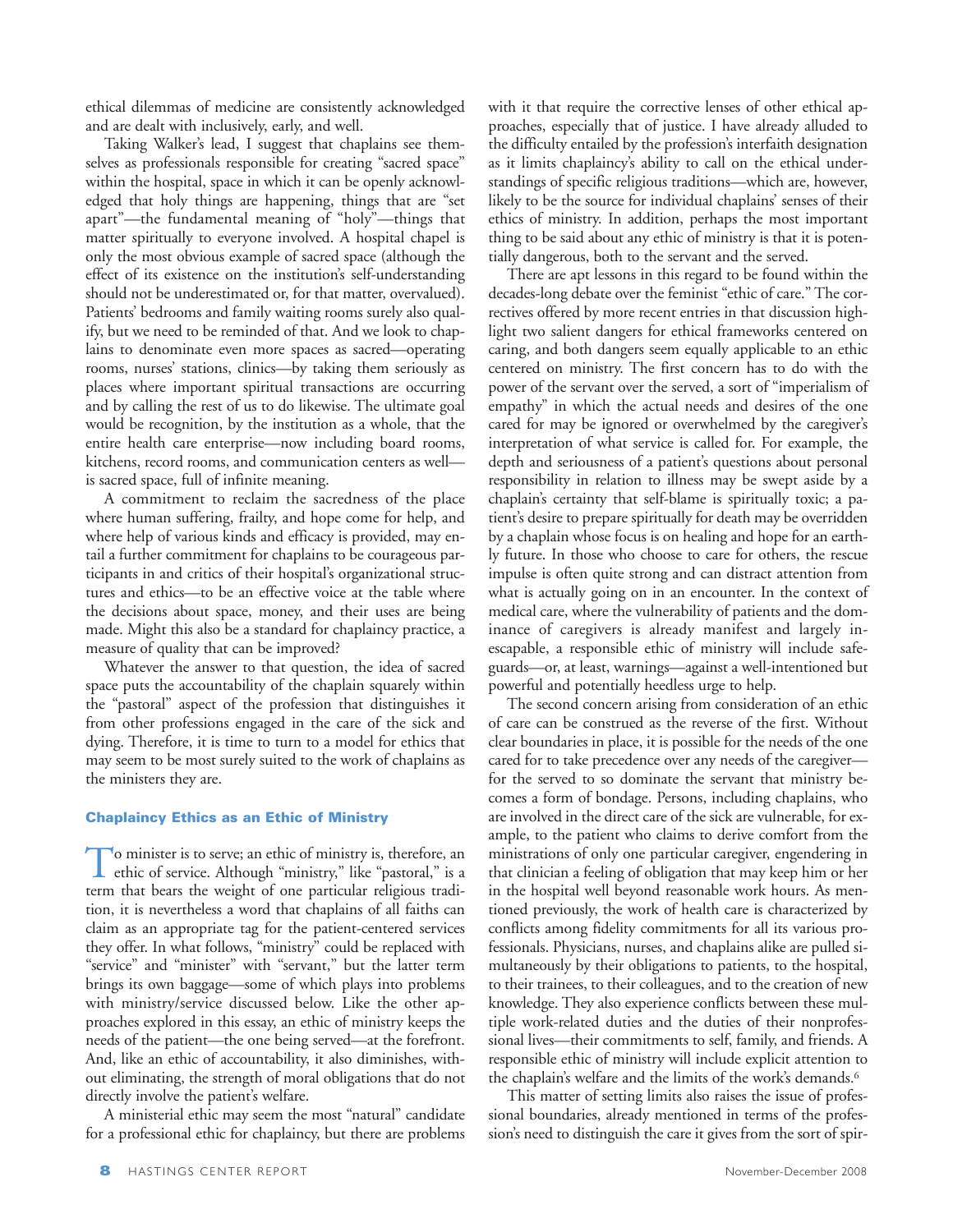itual care offered by other health care providers. To clarify and promote recognition of such boundaries, chaplains should be candid about what they do that can be done by someone else as well as it is done by chaplains, what they do that is generally done better by chaplains, and what they do that can be done well only by chaplains. Further, chaplains must consider what should not be done by chaplains. For example, it is not unusual for an experienced chaplain, well versed in the language and practices of the hospital, to act as the interpreter of unintelligible or minimalist medical explanations to patients and families. Is this an appropriate role? Are chaplains trained to carry out this task—and should they be? Should it be a standard of practice?

There are other questions, of similar practical relevance, that should be asked: Should chaplains serve as cultural brokers? As mediators and conflict resolution facilitators? The process of defining chaplaincy as a profession calls for setting limits, even if broad, on what counts as appropriate professional work for chaplains. Setting these limits must precede the establishment of standards for the performance of that work, and it can only then be followed by consideration of quality improvement.

There are obviously more questions than answers in this discussion, questions that are rightly answered only by the chaplains forming this profession. However, it does seem that any professional ethic for chaplaincy must contain a thoughtful consideration and explanation of the particular ethical obligations entailed by the health care context of chaplaincy, not only because of the central status and vulnerability of patients, but also because of the intensity of commitment and the confusion that characterize the work of health care providers. It must include careful attention to the demands, dangers, and limitations inherent in a moral practice of ministry, justifying the practice and safeguarding both the practitioners and their patients. And it must delineate and justify the responsibilities of chaplains, transforming their multiple lines of accountability into an ethical framework for chaplaincy as responsible health care ministry.

1. M.N. Nussbaum, *The Therapy of Desire: Theory and Practice in Hellenistic Ethics* (Princeton, N.J.: Princeton University Press, 1994).

2. J.B. Cobb, Jr., "The Problem of Evil and the Task of Ministry," in *Encountering Evil: Live Options in Theodicy*, second ed., ed. S.T. Davis (Louisville, Ky.: Westminster John Knox Press, 2001), 181.

3. There are now interfaith seminaries in the United States, some of whose students enroll in order to become hospital chaplains. It remains to be seen whether the educational content of their professional vocational preparation is sufficiently robust to constitute its own tradition, especially if "interfaith" includes both theist and nontheist faiths, and to engender allegiances that produce the sorts of conflicts I refer to here. That is, the hypothetical conflict of a deeply theist chaplain asked to avoid talk of God with a nonreligious patient could be mirrored in that of a thoroughly "interfaith" chaplain confronted by a deeply traditionally religious patient who desires specific practices and references to a very particular God.

4. D.F. Chambliss, *Beyond Caring: Hospitals, Nurses, and the Social Organization of Ethics* (Chicago, Ill.: University of Chicago Press, 1996), 59.

5. M.U. Walker, "Keeping Moral Space Open: New Images of Ethics Consulting," *Hastings Center Report* 23, no. 2 (1993): 33-40.

6. In many medical centers, chaplain trainees are categorized as medical house staff, subject to the same limitations on work hours that apply to interns and residents. In some medical departments, the constraints on house staff time have led to significantly increased demands on the time of junior faculty, a development that the profession of chaplaincy should certainly try to avoid as it works to protect the well-being and the time of both its members and its aspirants.

## Lost in Translation: *The Chaplain's Role in Health Care*

#### BY RAYMOND DE VRIES, NANCY BERLINGER, AND WENDY CADGE

haplains often describe their work in health care as "translation" between the world of the patient and the world of hospital medicine. Translators usually work with texts, interpreters with words. However, when chaplains use this metaphor, it describes something other than a discrete task associated with the meaning of words. While medical professionals focus on patients' medical conditions, chaplains seek to read the whole person, asking questions about what people's lives are like outside of the hospital, what they care about most, and where they find joy and support in the world. Chaplains offer a supportive presence that serves to remind patients and caregivers that people are more than just their medical conditions or their current collection of concerns. Some chaplains are skilled at translating patients' experiences and sources of meaning in real time, allowing medical teams to better understand the person they are treating. "Translation" is also defined as metamorphosis. Chaplains

Raymond de Vries, Nancy Berlinger, and Wendy Cadge, "Lost in Translation: The Chaplain's Role in Health Care," *Hastings Center Report* 38, no. 6 (2008): 23-27.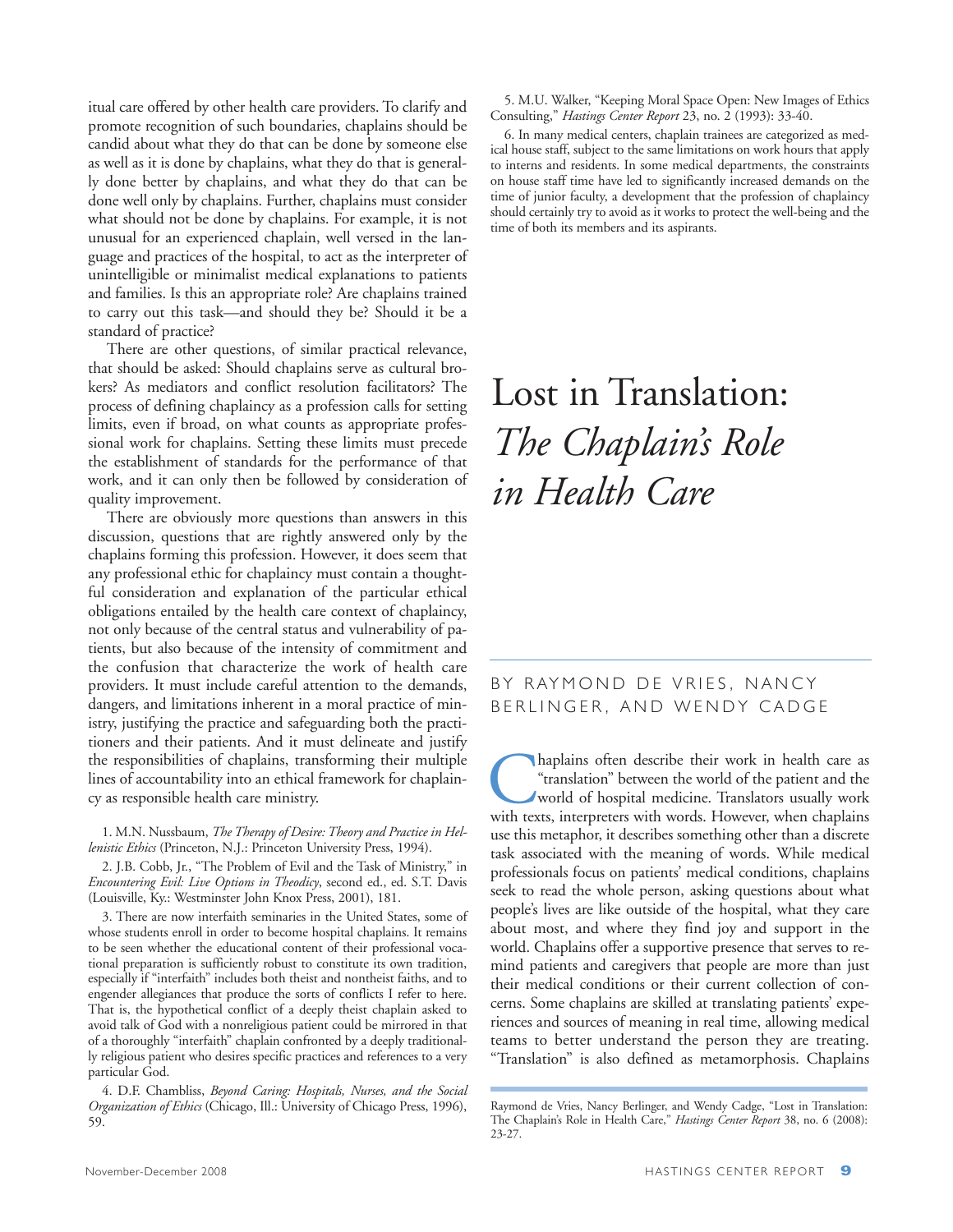provide this sort of translation when they are alone with patients, listening to their deepest concerns, helping them redefine their lives.

Unlike a professional interpreter, who helps patients and clinicians communicate when they do not share a common language, the chaplain is not just a conveyor of the spoken words of others. A patient, family member, nurse, or physician may seek out the chaplain for help in translating a situation: Is the family in denial? Is the team giving up? Is the patient ready to go home, like her husband says, or ready to rest, like she says?

Ironically, chaplains—skilled at mediating between patients and hospital staff—often have no one they can rely on to advocate for them at budget time, no one who can "translate" the tangible benefits chaplains provide to patients, families, and staff into terms hospital administrators can understand.

The Professional Chaplaincy and Health Care Quality Improvement research project was initiated, in part, in response to this dilemma: If chaplains wish to be recognized as a health care profession, they need to be able to describe, to themselves and to others, what constitutes "quality" in their area of patient care. Like other health care professionals, they need to specify how their profession and their day-to-day work in the hospital contribute to the ongoing task of quality improvement in health care. This is no easy task. The work that chaplains do is difficult to measure in conventional QI terms: the precise duties of their job are unspecified, and chaplains often find themselves improvising to meet the needs of patients and caregivers. In this situation, how can chaplains define their role in improving health care? External perceptions of chaplains and chaplaincy also complicate this translational task: is chaplaincy best understood as a specialized form of religious ministry, in—but not of—the health care setting? Or is it truly a *health care* profession, and if so, what is the nature of the health care service that chaplains provide, and how is it relevant to patients' health care needs and their treatment? Is it, in some way, both of these? Without attention to these broader sociological questions, it is difficult for chaplains to see themselves as a "professionalizing profession," and to make the special nature of their work understood to the administrators who must make decisions about investing in services that have no reimbursement code.

Raymond de Vries and Wendy Cadge, two of the authors of this essay, were invited by project codirector Nancy Berlinger, the third author, to participate in this project as sociologists who would observe, reflect, and offer a series of thinking points about the profession and future of hospital chaplaincy. De Vries comes to the project as a sociologist of bioethics (another occupation struggling with its identity and place in worlds of medicine and science) and with expertise in the sociology of culture and the professions. Cadge is a sociologist of religion who studies, among other things, the formal and informal presence of religion and spirituality in hospitals. The three of us offer our thinking in the spirit of continued

conversation and with deep respect for the work of health care chaplains.

#### The Road to Professionalization

Seen from the point of view of the social sciences, the desire<br>of chaplains to strengthen their profession—to more clearly define their work and to establish agreed-upon standards of practice for those eligible to be called "chaplain"—is a predictable stage in the natural history of an occupational group. Changes in society and technology bring with them changes in the division of labor. Not only does the nature of and need for work change (think of the new occupations created by the computer revolution); so, too, does the way the work of society is divided among occupational groups.

Sociologists have long observed the comings and goings of occupational groups, and they pay particularly close attention to the strategies and social conditions associated with the successful and unsuccessful efforts of these groups to secure a place in the division of labor.<sup>1</sup> As chaplains consider the work they must do to establish their profession, insights derived from the sociology of occupations are useful. The following metaphor, drawn from the sociology of work and occupations, offers a helpful perspective on chaplains' place among other occupational groups:

Think of all the work that has to get done in a society as the landform upon which a city is based. The division of labor is the street grid that defines this landform: some areas are zoned for manufacturing, others for services, some for respectable tasks, others for deviant ones; some areas are identified for the market, others for domestic labor. Each zone . . . is a site for potential ecological struggle. Some are securely occupied by well-entrenched occupations. Others are scrapped over: some want to annex new areas to territory they already control; some wish to abandon a declining area in order to colonize a more desirable one; others desire to take over a neglected patch and displace or organize the existing occupants to improve it.2

Similarly, as chaplains seek to "stake a claim" in the terrain of health care they are, in some cases, seeking to "annex" areas that others control, and in other cases they are moving into territory abandoned by other professions.

Also relevant to the situation of chaplains are the ideas about labor markets developed by Eliot Freidson, the preeminent twentieth century sociologist of the professions. According to Freidson, human labor may be divided into four "economies of work" based on the nature of labor markets. Best known, of course, is the *official* labor market, where work is legally and economically recognized, included in measures of production, and categorized in the census lists of job titles. But alongside the official market for work exist three other markets: the *criminal* labor market, the *informal* labor market, and the *subjective* labor market. It is this last market—the subjective—that is most pertinent to chaplaincy. Freidson defined this arena as the market where goods and services are traded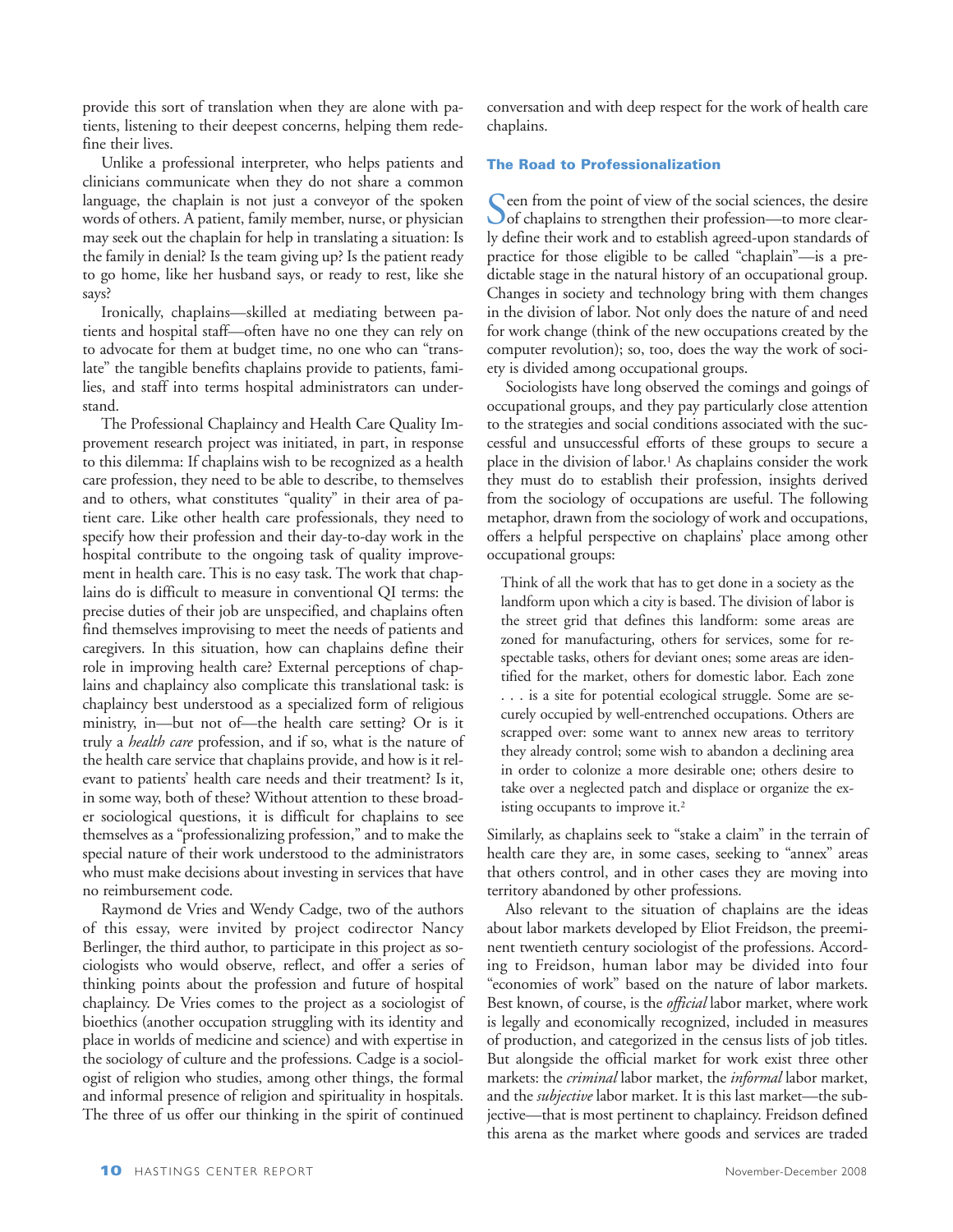without direct economic exchange, and he saw it as both the cradle and the grave of many occupations. Chaplaincy can be understood as work that moved, or perhaps is moving, from the "subjective" to the "official" labor force: having begun as "volunteer" work by clergy whose "real" job was ministering to a congregation, it is now an occupation paid to be a pastoral presence in health care settings.

As chaplains seek to map out their territory in the world of work—to move their occupation from the subjective labor market to the official labor market—they must overcome certain challenges generated by their history and the nature of their work.

*No clear jurisdiction.* First, hospital chaplains do many things. This "jack-of-all-trades" approach serves the needs of a new occupation well—in seeking to establish a foothold, occupational groups are wise to serve the needs of established professionals and ingratiate themselves with occupations that have more political power. But what works to get one's foot in the occupational door harms efforts to professionalize. In some ways, being a chaplain is a "vacuum identity"—the work of chaplains can be seen as filling the many vacuums that arise among the jobs of other professions in medical settings. Chaplains fill a void rather than offering a well-defined service. In order to secure a place as

a profession, an occupational group must have a clear boundary around its work. It is difficult to stake a jurisdictional claim with an ambiguous definition of one's jurisdiction.

*Disagreement within the occupational group.* Not surprisingly given the many tasks and varied educational backgrounds of chaplains, disagreement exists within the group about the proper definition of a chaplain. The leaders of the main professional groups of chaplains have established credentialing standards to answer two basic questions: What must a professional chaplain know, and what kind of training is required to gain that knowledge? On the other hand, these same leaders have not yet reached agreement on standards or scope of practice: What should all chaplains do, or refrain from doing, in recognition of a duty of care? What are the boundaries in which they do these things? Disagreements about the answers to these questions slow the move toward full professional status. Those who prefer the status quo and those who feel threatened by the move toward professional status can undermine efforts by the occupational group to professionalize.

*Self-defining.* Because chaplaincy is not yet broadly recognized as a distinct profession, others may feel entitled to use or

*If chaplains wish to be recognized as a profession, they must be able to describe what constitutes "quality" in their area of patient care. But chaplaincy work is difficult to measure.*

be granted the title "chaplain" when they are doing certain things. For example, clergy who do not work as health care chaplains may claim the title "chaplain" when they are visiting hospitalized members of their congregation. Volunteers in chaplaincy departments are frequently called "chaplain" by patients and family members. These realities work against efforts to distinguish the work of professional chaplains, and they make it difficult for other professional groups, and the public, to see chaplaincy as a distinct health care profession. A patient in a U.S. hospital is unlikely to encounter a "volunteer" physician—the category of "physician" is understood to be a professional category. However, understaffed pastoral

care departments rely on volunteers to meet specific, often religious, needs of particular patient groups. An internist would be professionally remiss if she called herself a "surgeon" solely on the grounds that both internists and surgeons have medical degrees. However, a community clergyperson might defend his right to be called "chaplain" even though the only thing he or she shares with a health care chaplain is the same postgraduate degree. Defining what professional chaplains do, what volunteers do, and what community clergy do with respect to "chaplaincy," and determining which of these activities are health care services and which are religious services,

are further challenges for this profession.

*Challenging others' turf.* In staking their claim for a piece of property in the world of medical work, chaplains trespass on the work of others. Some occupational groups will not mind giving up a bit of their property (see "dirty work" below), but others will be more reluctant. Two groups that may resist incursions in their work are social workers and local clergy. Many of the tasks that chaplains do can be seen as tasks that social workers do—for example, making arrangements for family members or helping to solve disputes between medical staff and patients and families. It is likely that some medical social workers will not look kindly on those who threaten their livelihood. Also, local clergy may see professional, hospital-based chaplains as encroaching on the important work they do with members of their congregations.

*Taking over "dirty work."* Sociologist C. Everett Hughes was the first to examine how dirty work is passed among and within occupational groups, typically flowing down the ladder of prestige. Chaplains may not regard the work they do as being "dirty," but in the eyes of more established professions—such as physicians—talking with patients about spiritual concerns or ensuring that their pastoral care needs are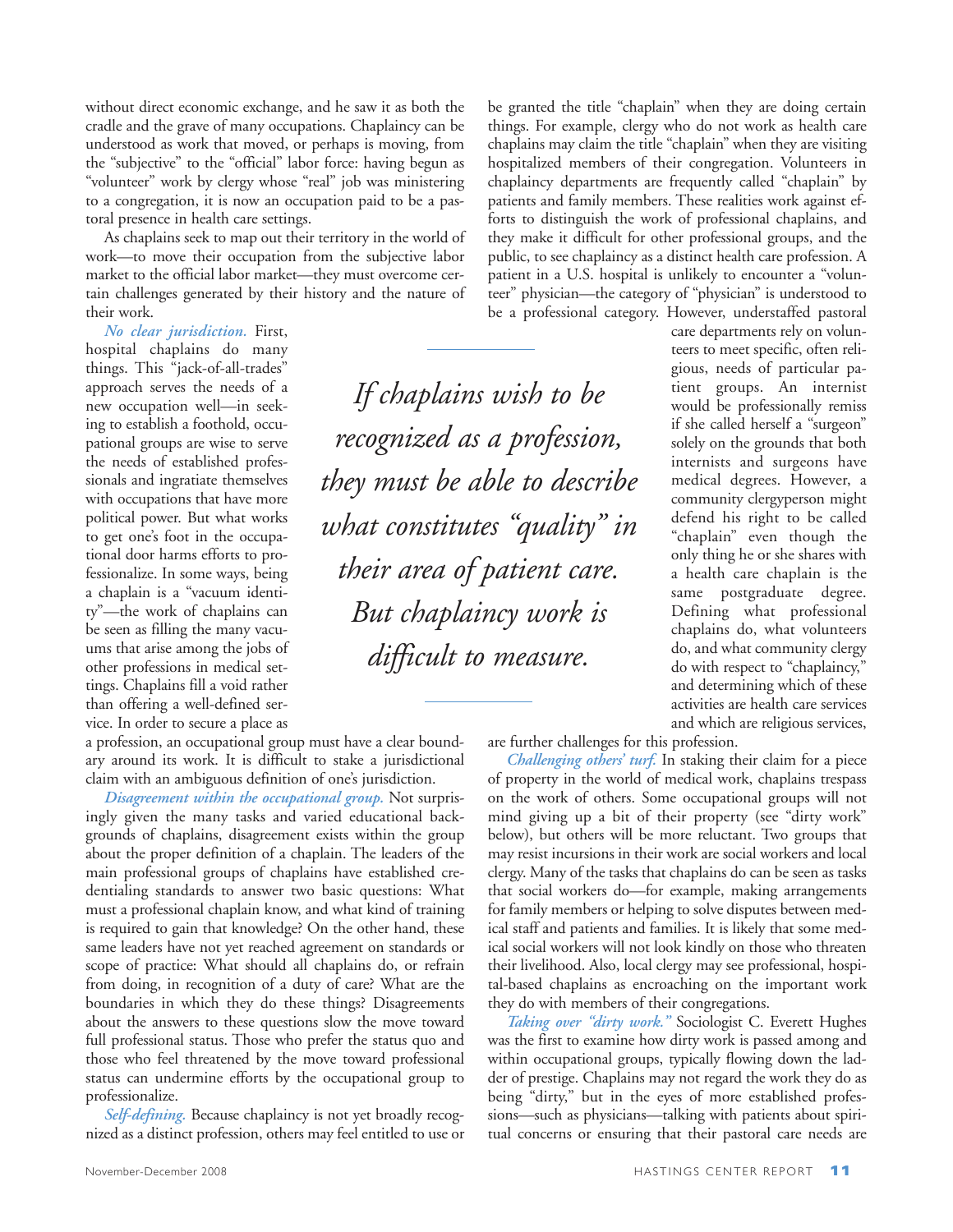met are distractions from the "real" work of medicine and can be a source of discomfort for members of these professions. As a presence that relieves physicians from this unpleasant work, chaplains can use this aspect of their job description to advance their efforts to professionalize.

*The "theology problem."* Chaplains are products of recognized faith traditions: they graduate from seminaries, divinity schools, or rabbinical schools; most are ordained; and they are required to document their relationship to a recognized faith tradition as one of the requirements for chaplaincy certification. However, once certified, many are called on to be "multifaith" and to be available to patients who reply "none" when asked if they have a religious preference. Deploying chaplains

outside of the religious traditions in which they were trained further confuses their professional identity: most other professions do not work this way. (One that does is clinical bioethics, an interdisciplinary field in which many practitioners were trained in a specific academic or professional discipline, rather than in "bioethics." However, this may change as more universities offer bioethics degrees that can function as a professional credential.)

This problem is compounded by the fact that some chaplains work in faith-based institutions that have their own reli-

gious ethos. In these situations, chaplains may be responsible for adhering to religious guidelines in delivering health care services, but they may also be called to serve a multifaith patient population. How chaplains in these settings negotiate the institutional religious ethos is an open question.

*No agreement on best practices.* As part of the health care work force, chaplains are being asked to join the quality improvement movement. But unlike medical work where interventions can be tested in rigorously controlled clinical trials, chaplaincy work is difficult to measure. Quantity is frequently substituted for quality: chaplains may be encouraged to "make the numbers" by focusing on the number of patients visited each day, rather than on the quality of the encounter with each patient and the outcomes for that patient's care. The lack of evidence for the medical efficacy of practices that may promote patient well-being presents another challenge to chaplaincy. (It is a challenge sometimes shared with palliative care and integrative medicine: these services differ from chaplaincy in that they are not perceived as "religious," however, and they are done by members of recognized medical professions.) In this climate, chaplains are inclined to argue among themselves over best practices, once again dividing the occupational group and slowing efforts to professionalize. If members of the occupation cannot agree on how to define and

measure their own work, then why should society grant them professional status?

*Many credentials, no license to practice.* Chaplains who are ordained clergy are already members of a professional category. (Some chaplains come from faith traditions that do not ordain clergy or do not ordain women.) However, ordination, board certification, or specialized certifications available to chaplains are not the equivalent of a state license to practice medicine, nursing, clinical social work, or clinical psychology. This is one important mark of a "profession"—state recognition of an occupation as a profession by using licensure to "close the market"—to prevent competition from those not properly certified. Sociologists disagree about the politics of li-

*Chaplains should think about how to translate the meaning and value of their work into terms that hospital administrators can understand.*

censure. Some believe that state licensure is given in response to the demands of a well-organized occupational group, while others believe that states grant licensure only when "closing the market" is in the interest of the state. Chaplains do not have to settle this debate, but regardless of which theory is correct, they do have work to do if they are to gain the advantages of licensure.

*Soft skills.* The work of medicine is often divided into curing and caring, with the "hard" skills of curing or controlling disease accorded much more respect than the "soft" skills of

caring or "healing." The "harder" the skill, the more the prestige: thus the status of surgeons is much higher than that of family doctors or palliative care specialists. Chaplains are clearly on the caring, soft side of medicine, and while this will not prevent them from claiming professional turf, it will be the turf of the ancillary medical occupations.

*Salaried, yet responsible to patients and families.* Like nurses, chaplains who are paid by health care organizations are in a difficult position. Their paycheck makes them answerable to their employer, but their duty is to meet the needs of patients, families, and staff. Often, these obligations coincide—good care for patients and staff members benefits the hospital—but there are cases where chaplains (and nurses) are asked to bite the hand that feeds them by calling attention to care that is not as good as it could be and to unreasonable organizational demands on staff. This situation presents challenges to the autonomy of the occupation that more established professions do not face. Also, while nurses are a large profession that is often unionized and whose services are in demand, chaplains are a small profession that lacks the collective power to protect their autonomy at the negotiating table.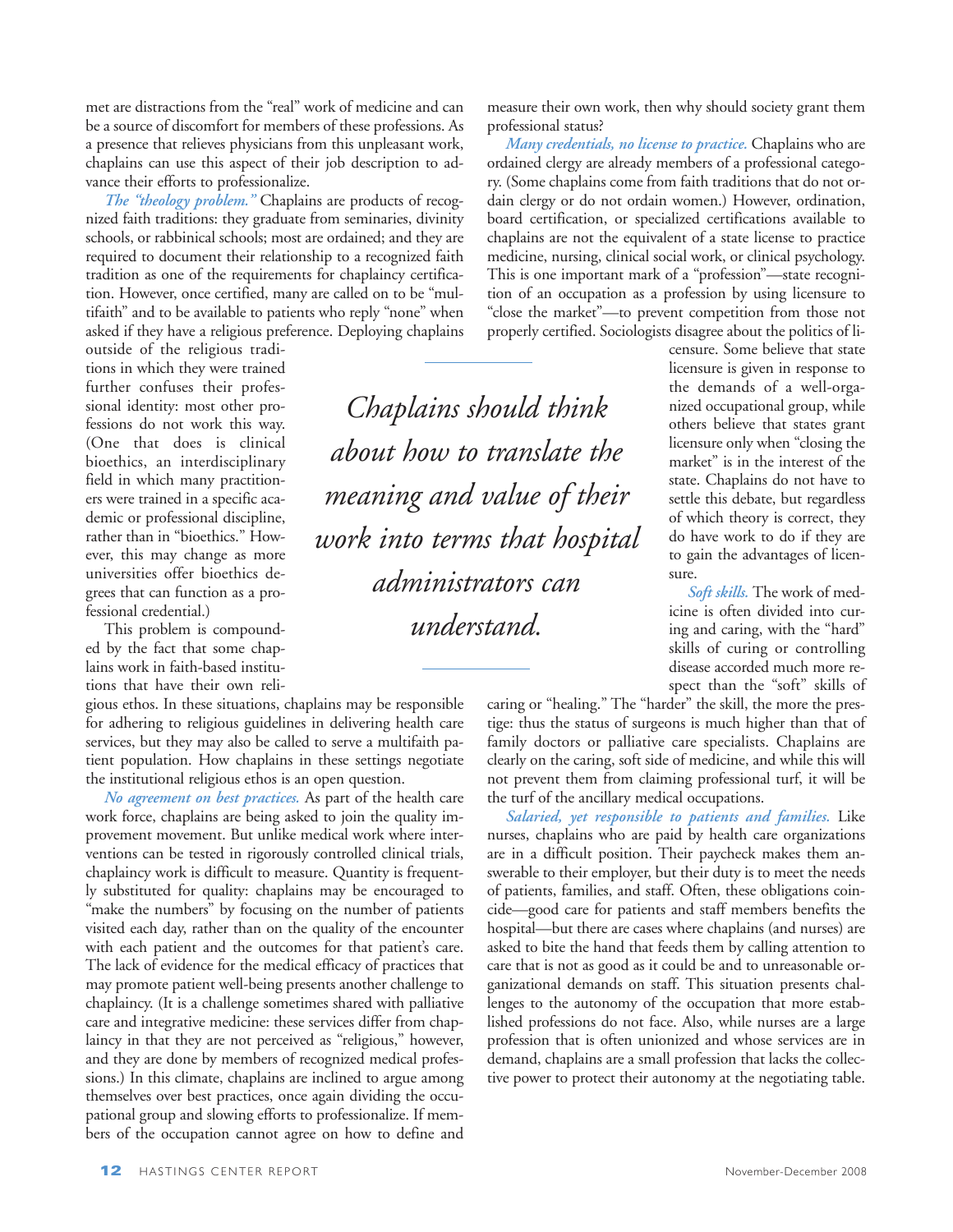#### Self-Interest and Public Interest

In their journey toward professional status, chaplains must<br>find a way to balance professional self-interest and the inn their journey toward professional status, chaplains must terest of the people they serve. The official party line of most professions is that all their organizational efforts are undertaken on behalf of their clients, but decades of sociological analysis show this claim to be hollow. The best-known examples of professional self-interest come from the field of medicine, where we have seen doctors in the United States consistently resisting changes that would improve access to health care. The American Medical Association famously fought the legislation that created Medicare (health care for the elderly and disabled) in the 1960s, arguing—with a strong dose of self-interest—that the plan would reduce the quality of care for all. More recently, "white coat" rallies calling for malpractice reform have at times cast physicians as the victims of greedy, litigious patients.

The "bedside" orientation of chaplains may make them less likely to put professional interests ahead of the interests of patients and families. However, some chaplains tell us that they avoid these uncomfortable conflicts by "flying under the radar." This metaphor suggests that chaplains may view their employing institutions or their professions as antagonistic to their interests: a pilot flies under the radar to avoid getting shot down by the enemy, not merely to avoid being noticed.

Our review of the strategic plan of the Association of Professional Chaplains shows how easy it is to conflate professional and patient interests. Here are the seven goals of the APC described in their 2007–2008 strategic plan:

Goal A: Increase collaboration and interaction with other appropriate chaplaincy, spiritual care, and human service organizations.

Goal B: Increase awareness of the value of Board Certified Chaplains.

Goal C: Increase members' ownership of the APC.

Goal D: Increase the participation by those of diverse backgrounds in activities of the APC at all levels.

Goal E: Identify and develop resources sufficient to fund and accomplish APC programs.

Goal F: Nurture the spiritual life of APC members.<sup>3</sup>

The first five of these goals are about building the credentialing organization itself. With the possible exception of the final item, none of these goals seeks to improve the capacity of chaplains to meet the spiritual, emotional, and physical needs of patients, families, or health care workers. Also absent from these explicit goals is a commitment to conduct or contribute to research that could provide empirical evidence of the value of chaplains to patients. Doubtless the drafters of these goals sincerely believe that strengthening the credentialing organization will improve service to clients. However, the sociology of organizations teaches us that means often become ends.

How can chaplaincy avoid the extremes of "flying below the radar" (which works against unifying the profession) and the self-interested move of reducing the goals of health care to the goals of health care organizations? How can the profession correct these errors of translation—self-understandings that seem to offer security but in fact may create barriers to professional maturation by perpetuating a vision of a profession as insular or marginal?

Here are our recommendations. Chaplains and their organizations should think about how to translate the meaning and value of their work into terms that hospital administrators and others in decision-making positions can understand. In health care, translations must be clear and accurate if they are to provide an adequate basis for understanding and policy. Chaplains should make a practice of translating *from* the terminology of health care systems *into* that of their own profession. By paying close attention to the nature of institutional decisions about patient care, how various patient care professions are deployed, and the concerns of decision-makers in general, chaplains will be able to identify research questions that can yield reliable information about the chaplain's contribution to patient care. These activities should not be confused with "making the numbers" or merely reacting to institutional concerns.

We also encourage chaplains and their organizations to look for examples of individual chaplains or chaplaincy departments that are proficient translators and to analyze what makes them good at explaining the value of what they do to others.

Finally, because chaplains seek to work in the complex culture of health care delivery, and because claiming a professional role in this culture means acknowledging one's organizational responsibilities, we encourage chaplains who aspire to lead chaplaincy departments to receive some training in health care organization and management. We also encourage organizations that offer continuing education to chaplains to recognize this need and provide credit for this training.

#### **Acknowledgments**

Raymond de Vries' work on this project was supported by a grant from the National Library of Medicine (NIH, 1G13LM008781).

1. This discussion of the sociology of occupations is borrowed from an analysis of the professionalization of bioethics found in R. de Vries, R. Dingwall, and K. Orfali, "The Moral Organization of the Professions: Bioethics in the United States and France," forthcoming in *Current Sociology* 57, no. 4 (July 2009).

3. Association of Professional Chaplains, "2007–2008 Strategic Plan," http://www.professionalchaplains.org/uploadedFiles/pdf/Strategic%20 Plan%202007-2008%20-%20no%20imp%20points-portrait.pdf.

<sup>2.</sup> Ibid.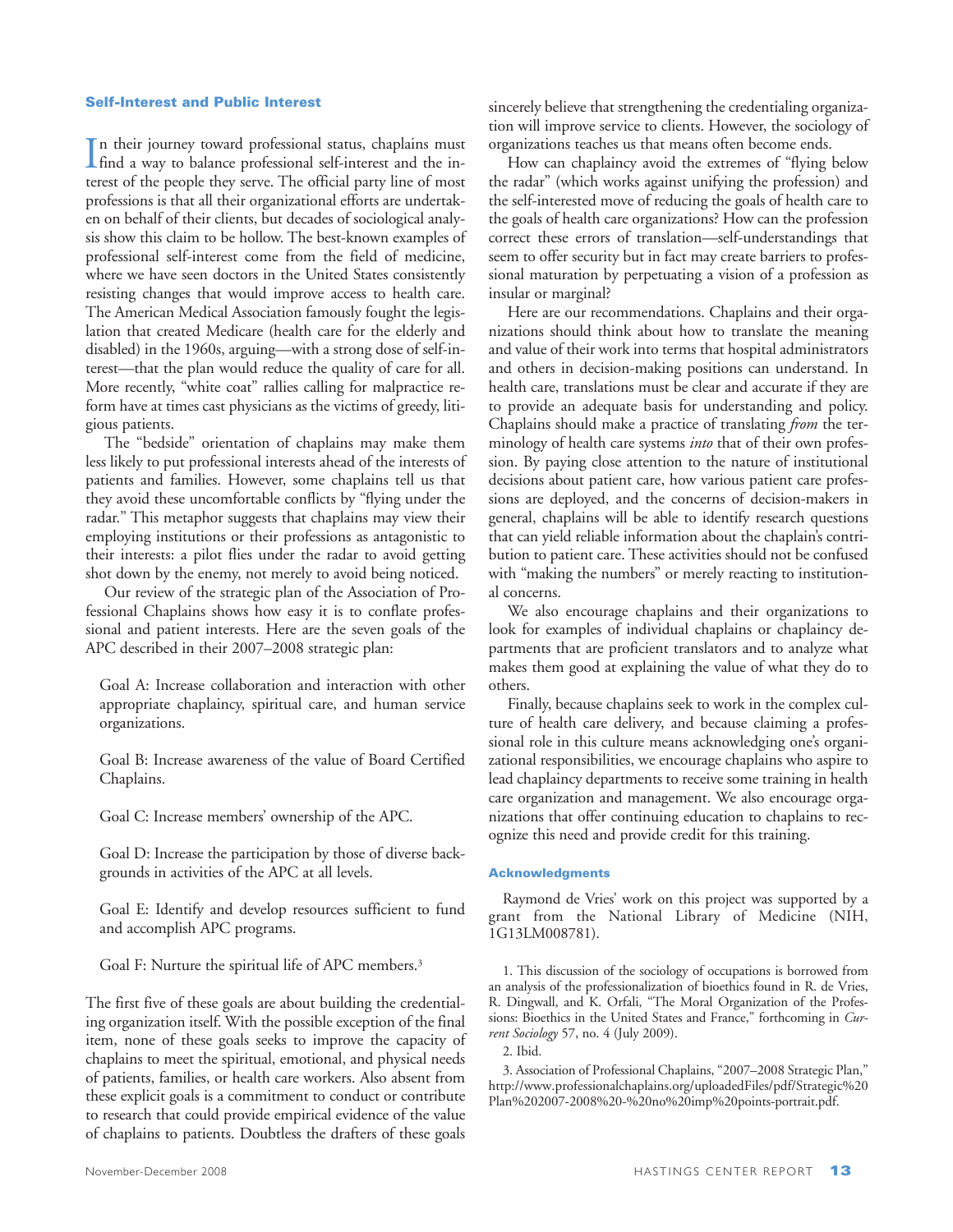### Chaplaincy and Clinical Ethics: *A Common Set of Questions*

#### BY MARTIN L. SMITH

The ethical imperative for quality improvement in health care requires that all health care personnel engage in attentive observation, reflection, innovative thinking, and action. A core QI question for everyone working in a clinical setting is this: How can the delivery and service systems I participate in be improved to enhance and improve quality of care for patients and families? Chaplains, chaplaincy programs, clinical ethics consultants, and ethics committees all share this commitment. A challenge for both chaplains and ethics consultants is to articulate their unique roles, purposes, goals, and objectives so that they can establish adequate educational and training standards and programs, measure what they are doing against what they should be doing, and initiate, participate in, and maintain QI initiatives.

Both chaplains and ethics consultants generally claim to have distinctive roles, activities, knowledge, skills, and competencies. Nevertheless, similarities in their activities suggest that advantages may result from partnering as each group searches for its place in the health care system and for ways to best introduce QI interventions. Chaplains and clinical ethicists together could identify, recommend, and promote methods useful to both groups in the clinical context.

Chaplains and ethics consultants engage in many similar activities. For example, both meet with patients and their families one-on-one and during patient care conferences; both serve on interdisciplinary teams and participate in multidisciplinary clinical rounds; both document their interventions in patients' medical records; both provide services to and routinely interact with clinical staff and other employees; both participate as members of ethics committees and may lead ethics committees; and both participate as members of other organizational groups, such as institutional review boards and conflict of interest committees. In some hospitals and other health care settings, a chaplain may be the ethics consultant (where the individual consultant model is used) or may be included routinely as a member of ethics consultation teams. Both chaplains and clinical ethicists can serve as patient advocates, assist with advance care planning, facilitate communication and reduce conflicts among various stakeholders, and refer patients, families, and staff to other organizational resources after identifying their needs.

As a result, both chaplains and clinical ethicists need similar skill sets, knowledge areas, and character traits. They should be attentive listeners who are able to communicate interest, respect, support, and empathy. They must be adept at recognizing verbal and nonverbal cues, especially during difficult conversations, and they must be able to assertively articulate their own assessments, insights, and recommendations. Both groups must understand not only the health care systems and clinical contexts in which they work (including relevant institutional policies, procedures, and practices), but also any special beliefs and perspectives of patients, families, and staff. Character traits both groups share include compassion, integrity, humility, honesty, courage, and self-knowledge. Further, the activities and services of both chaplains and clinical ethicists usually do not generate income, and so both groups must demonstrate their "value-added" impact in ways other than by just adding up billable hours.

Neither chaplains nor clinical ethicists can claim a monopoly on expertise in their principle areas of service and focus spirituality and ethical decision-making, respectively. Other members of the health care team and staff may have significant expertise in these areas as well. Further, in addition to certified chaplains, some health care organizations use chaplain volunteers, some with less—but some with more knowledge, skills, and experience than their certified colleagues. Similarly, in addition to (or instead of) paid clinical ethicists, many organizations have volunteer ethics committee consultants, some with less—but some with more—knowledge, skills, and experience than their paid counterparts.

Both chaplains and clinical ethicists, then, struggle with a common set of questions: What are our unique roles and contributions? What are the core elements of our work that only we can bring to the health care encounter? What character traits enable someone to become a contributing practitioner of a "professionalizing profession"? What measures of effectiveness should we use to evaluate our work and inform quality improvement? Should clinical ethics permit multiple certifying bodies (as currently exist for chaplains) or one centralized certifying organization? Should clinical ethics follow

Martin L. Smith, "Chaplaincy and Clinical Ethics: A Common Set of Questions," *Hastings Center Report* 38, no. 6 (2008): 28-29.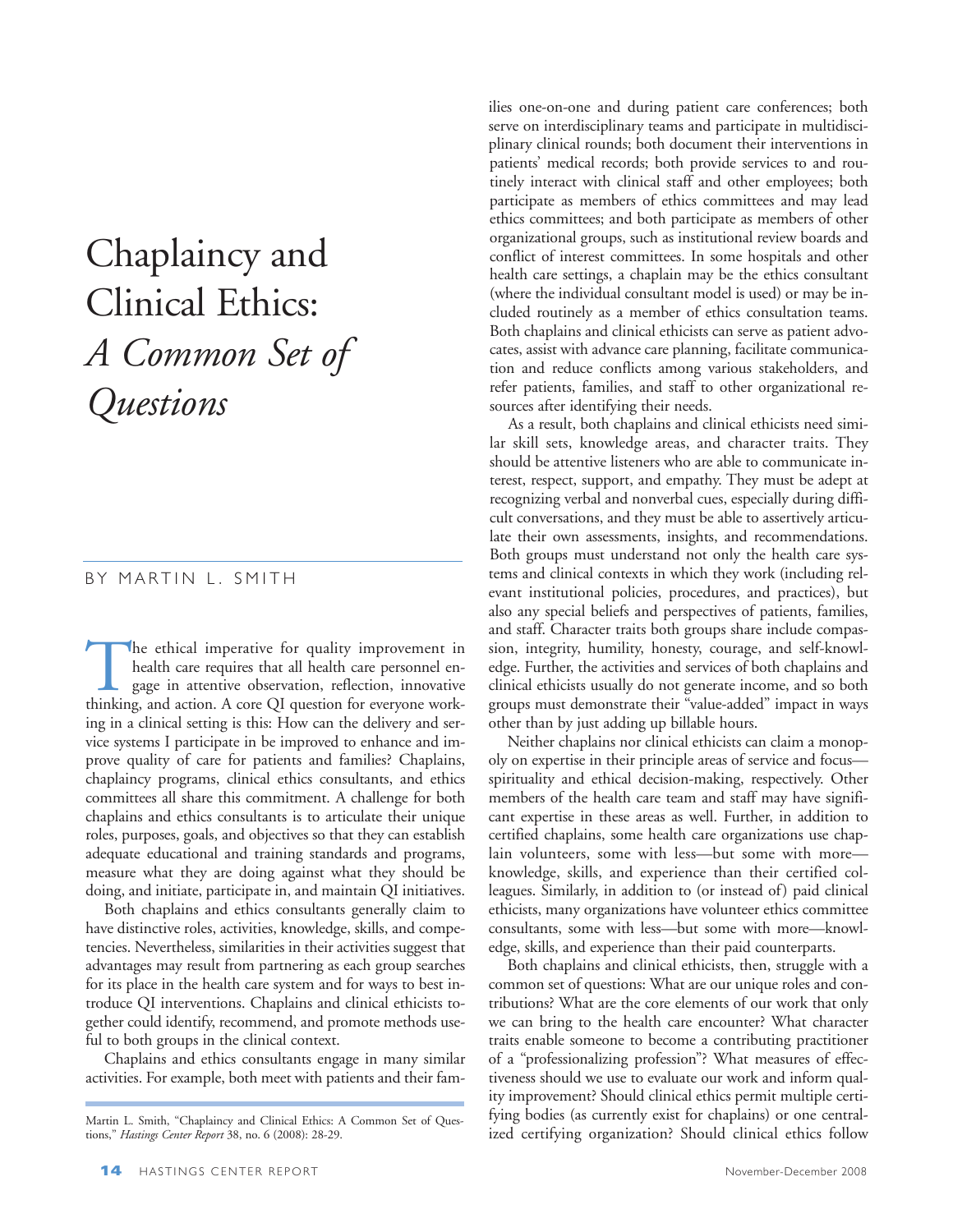chaplaincy in establishing standards for training programs and competencies for trainees?

At this stage in the evolution of chaplaincy and clinical ethics, each profession has some clear accomplishments and foundational elements upon which to build, but there are more for chaplaincy than for clinical ethics. Despite some diversity among chaplaincy interest groups, chaplains, pastoral counselors, pastoral educators, and students regulate themselves through a common professional code of ethics that offers basic values, standards of practice, and a mechanism for accountability. Accreditation is available for clinical pastoral education (CPE) programs that adhere to requirements for

the admission of trainees and to explicit standards related to CPE's specialized teaching, training, and supervision. Programs for training future CPE supervisors also exist. The U.S. Department of Education and the Centers for Medicare and Medicaid Services provide a "stamp of approval" for these chaplaincy and supervisory training programs by reimbursing for the trainees' supervised hours of pastoral care. Successful chaplain trainees completing the required number of units and hours of CPE training can be "certified" (not licensed) as chaplains. The Spiritual Care Collaborative, representing the various chaplaincy certifying bodies, has identified a common set of competencies and exper-

tise for certification. Certification affirms that core competencies have been achieved, and it provides credentialing for providing pastoral care services in a clinical setting. Continuing education credits are required annually to maintain certifications.

Clinical ethicists lag behind. A set of core competencies limited to ethics consultation was developed by a national task force made up of twenty-one scholars from medicine, nursing, law, philosophy, religious studies, regulatory agencies, and the College of Chaplains (the precursor to the current Association of Professional Chaplains). The core competencies were set forth as voluntary guidelines, and the task force members unanimously concluded, when their report was published in 1998, "that certification of individuals or groups to do ethics consultation is, at best, premature."1 Although various academic and training programs in bioethics and clinical ethics have emerged and some grant academic degrees, no clinically based training or fellowship programs are accredited or provide a basis for certification because no accrediting or certifying body exists. Based on the identified core competencies for ethics consultation, the American Society for Bioethics and

Humanities will soon publish a recommended and voluntary "education guide" for improving proficiencies in the core competencies for ethics consultation. The ASBH's leadership and members have debated whether to develop a code of ethics for the organization, or at least for clinical ethicists, and a task force has studied the issue. To date, however, there is a lack of consensus about moving forward with such a document. Finally, absent certification (or licensure), continuing education units are not required for clinical ethicists.

Despite their respective progress toward emerging identities, gaps remain for both chaplains and clinical ethicists, especially in the areas of evaluation and, correspondingly, quali-

*Chaplains and clinical ethicists together could identify, recommend, and promote quality improvement methods useful to both groups in the clinical context.*

ty improvement. In an evidencebased environment such as health care, a clear need exists for concrete methods and mechanisms to evaluate effectiveness and impact based on standards of performance. But to date, the efforts of both chaplaincy and clinical ethics have been limited. Simply counting the number of pastoral care visits or ethics consultations addresses quantity but not quality. Patient and family satisfaction scores can be deceiving, and they do not take into account the nuances and subtleties of chaplains' and clinical ethicists' proper roles. Indeed, chaplains' and clinical ethicists' work may not always contribute to "satisfied clients." Some who are served by them—for instance, a patient who orders a

chaplain out of a hospital room because the chaplain is a woman, or a family member who strongly disagrees with an ethics consultant's recommendation to disclose medical prognosis to an adult patient with decision-making capacity—may express high dissatisfaction with the respective services rendered. And even if a patient is satisfied, a hospital may be unable to measure that satisfaction according to the same scale it uses to gauge success in more objective areas. For instance, the work both chaplains and clinical ethicists do advocating for patients will not necessarily decrease a patient's length of stay or help to more efficiently utilize hospital resources.

Although neither chaplaincy nor clinical ethics has been able to fully identify or develop its role in modern health care, both make their own unique contributions to the care of patients, families, and staff. The many commonalities of both "professionalizing professions" warrants their increased collaboration to address the similar challenges that each faces.

1. American Society for Bioethics and Humanities, *Core Competencies for Health Care Ethics Consultation* (Glenview, Ill.: 1998), 31.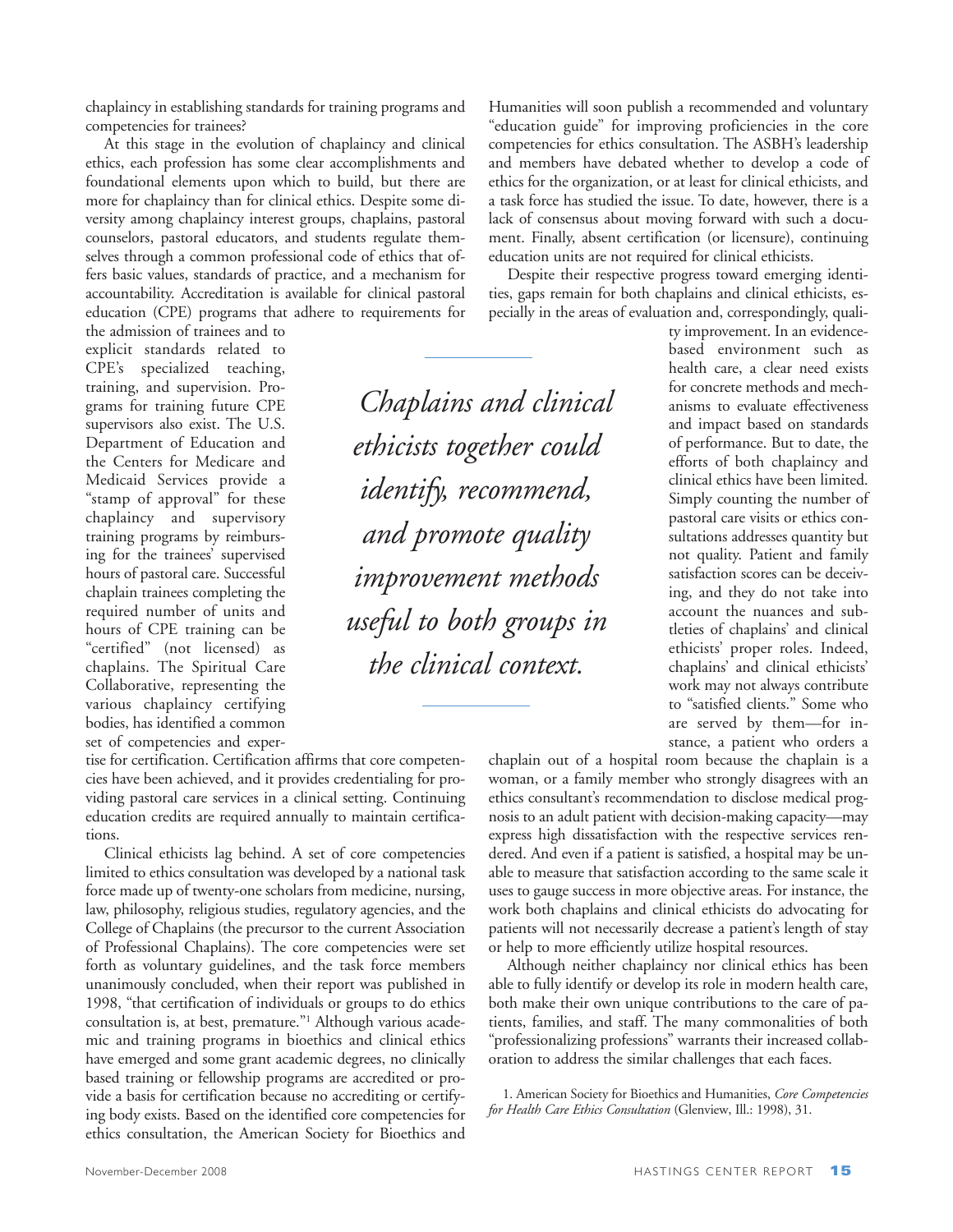## The Nature of Chaplaincy and the Goals of QI: *Patient-Centered Care as Professional Responsibility*

#### BY NANCY BERLINGER

Care assoned clinical ethicists have a saying: You cannot bite<br>a wall. The saying refers to that demoralizing moment of<br>taking in the scale of a (really) big challenge in health<br>care. We have two options when we find ourse easoned clinical ethicists have a saying: You cannot bite a wall. The saying refers to that demoralizing moment of taking in the scale of a (really) big challenge in health this wall. One is to ignore it. This means ignoring the needs of people who are sick, or lack access to health care, or could be harmed by care that is not as good as it could be. A health care professional's duty of care is a duty to act in the interests of those for whom one cares. Merely feeling awful—it's a shame about that wall—is the same as ignoring the wall, from the perspective of those who suffer because of the wall's existence.

The second is to be ethical. We can find a crack in the wall and work away at it. The trick is to avoid the temptation to bite off just a bit and declare victory, rather than staying connected to others working on the whole wall. It would be a pity to take down just enough of the wall to build a silo.

Quality improvement in health care can look like yet another unbitable wall. And yet, the Institute of Medicine gave us six ways of looking at the QI wall in its influential 2001 report, *Crossing the Quality Chasm*. The report described six goals, or "aims," for QI in health care: it should aim to make

health care safe, effective, patient-centered, timely, efficient, and equitable.1

Different health care professions have focused on one or more of these now-classic six, with particular attention to safety and effectiveness. Health care, as an enterprise, has a fundamental obligation to distinguish safe from unsafe and effective from ineffective. Certain health care professions and clinical specialties—pharmacists and anesthesiologists, among others—have acknowledged safety to be their distinctive QI goal. They have described problems—medication labeling, equipment design—and have recommended solutions intended to increase safety and also effectiveness, given that unsafe care is ineffective care. They have pledged, as a matter of professional ethics, to keep working away on this bit of the QI wall.

It is now time for health care chaplains to step up to this wall. The goal of patient-centered care should be strongly identified with this profession. Patient-centered care is a worthy goal and one that chaplains can contribute to, significantly and measurably.

#### Why QI? Ethics and Tactics

But why should chaplains choose any QI goal? And why patient-centered care in particular?

If chaplaincy wants to be taken seriously as a health care service—if chaplains want to be taken seriously as health care professionals—then they cannot hold themselves apart from the ethical obligations of the health care enterprise. Doing so would reduce the delivery of spiritual care to something that one does for one's own fulfillment and for the incidental or occasional benefit of others.

It is the nature of chaplaincy to be in solidarity with the suffering person, which in health care is usually the patient or the patient's caregiver. It is also the nature of most chaplains to prefer to be "at the bedside." If chaplaincy cannot identify with patient-centered care as its distinctive QI goal, then it is hard to make the case that another profession ought to. And it's hard to imagine why chaplains would not want to work to make care better for the patients in the other beds, mindful that they themselves cannot be at every bedside.

Also, it makes good tactical sense for the profession of chaplaincy to commit itself to patient-centered care as its QI goal. Thanks to the wide dissemination and discussion of the IOM report, no health care institution can easily argue for a definition of QI that does not include these six. If chaplaincy, as an institutional service, went on record as saying, in effect, "We'll help you with the goal of patient-centered care," then chaplaincy can claim to share the credit for institutional progress, even as it will be held more accountable for showing progress. Good tactics can converge with good ethics.

*Defining "QI."* If we accept that the price of admission to professional status includes involvement in QI, and if we accept that chaplains, as a matter of ethics and tactics, may have a particular affinity for QI activities aimed at advancing pa-

Nancy Berlinger, "The Nature of Chaplaincy and the Goals of QI: Patient-Centered Care as Professional Responsibility," *Hastings Center Report* 38, no. 6 (2008): 30-33.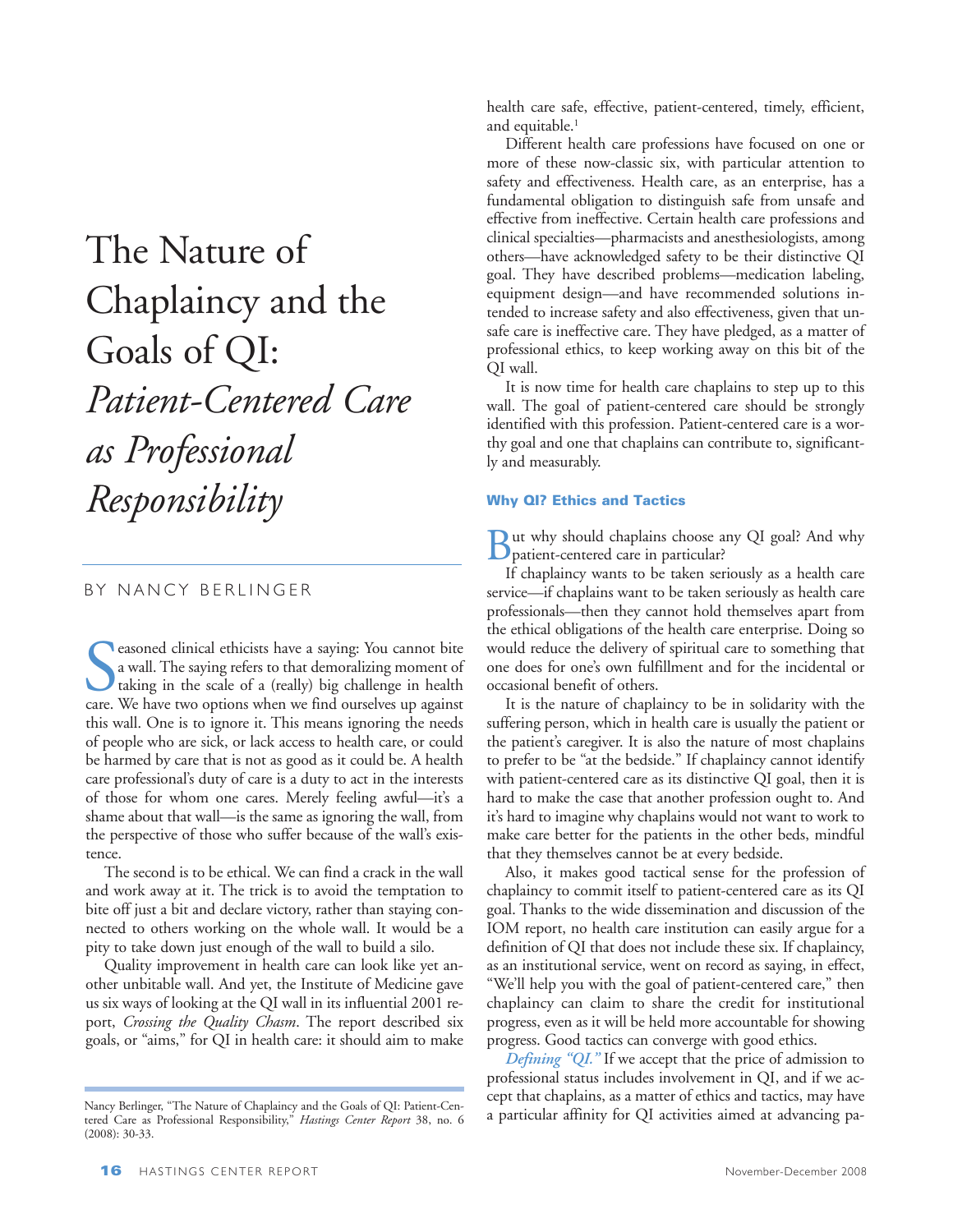tient-centered care, then how should chaplains go about doing this?

First, they should become familiar with a good working definition of QI. A recent Hastings Center project on the ethical issues raised by quality improvement defined "QI" as "systematic, data-guided activities designed to bring about immediate, positive changes in the delivery of health care in particular settings."2 Conducting systematic, data-guided activities to advance patient-centered care is different from the desire, however sincere, to provide patient-centered care—or the belief, however sincere, that one is already doing so.3

*Defining "patient-centered care."* Next, chaplains should become familiar with how the

most influential organizations within the QI movement define "patient-centered care":

• *Institute for Healthcare Improvement*: "Care that is truly patient-centered considers patients' cultural traditions, their personal preferences and values, their family situations, and their lifestyles. It makes the patient and their loved ones an integral part of the care team who collaborate with health care professionals in making clinical decisions. [It] puts responsibility for important aspects of self-care and monitoring in patients' hands—along with the tools and support they need to carry out that responsibility. [It] en-

sures that transitions between providers, departments, and health care settings are respectful, coordinated, and efficient."4

• *Agency for Healthcare Research and Quality*: "In a patientcentered model, patients become active participants in their own care and receive services designed to focus on their individual needs and preferences, in addition to advice and counsel from health professionals."5

• *IOM*: "providing care that is respectful of and responsive to individual patient preferences, needs, and values and ensuring that patient values guide all clinical decisions."<sup>6</sup>

• *National Quality Forum*: "care [that] is centered on what patients need and want, rather than on what is convenient for providers."7

These definitions are not identical, but they are quite similar. "Patient-centered care" encompasses both the individual patient and the coordination of care in the interests of all patients. In a four-hundred-bed hospital, there should not be four hundred customized models of patient-centered care, but rather one model that can reflect the needs and preferences of each patient with respect to his or her diagnosis and treatment goals, as well as how this patient uses health care and receives support from family and other caregivers.

model of patient-centered care nor give them permission and incentives to make continuous improvements to the working model, then it will be discouraging for this staff to contemplate what the Agency for Healthcare Research and Quality calls the "quality gap": the observable difference "between health care processes or outcomes observed in practice, and those potentially obtainable on the basis of current professional knowledge."8 This is also, as we say in bioethics, the gap between "is" and "ought." And if any health care professional or profession uses "pa-

If this institution uses "patient-centered care" only as a marketing slogan for the billboards—"Where *you* are the center of our care"—but does not show its staff a convincing

> tient-centered care" to describe an attitude or aspiration, but not an action—then nothing has happened yet that will help these patients. Identifying with patients is not the same as actively looking for ways to bridge the quality gap between their current care and the better care they could be receiving.

> *From "ought" to "is"—advancing patient-centered care through the work of chaplains.* If opinion leaders in chaplaincy were to decide that this field could and should embrace patient-centered care as its collective and distinctive quality improvement goal, what could they then do to help working

chaplains bridge the quality gap in their own institutions? And what could this field do within the quality improvement movement?

In addition to the basics—clarifying their own professional practice standards, supplying definitions and examples of chaplains' work that can be easily understood by professionals in other health care fields—chaplaincy would need to go where the QI consensus is. They would need to look for opportunities to join ongoing conversations on patient-centered care organized by the leading QI organizations. They would need to conduct and support research on the chaplain's role in patient-centered care and advocate for better ways to assess chaplains' work and impact in this area. They would need to sponsor workshops to teach chaplains how to design and evaluate QI activities aimed at promoting patient-centered care, or support chaplains' efforts to obtain this training elsewhere. And they would need to nurture visionaries: research-minded chaplains who are passionate about the goal of patient-centered care and who can encourage their colleagues, and the field, to embrace and take pride in collective action toward this goal.

This may seem a bit too much like biting a wall. If so, then chaplaincy—like other health care professions—may want to

*If chaplaincy cannot identify patient-centered care as its distinctive quality improvement goal, then it is hard to make the case that another profession ought to.*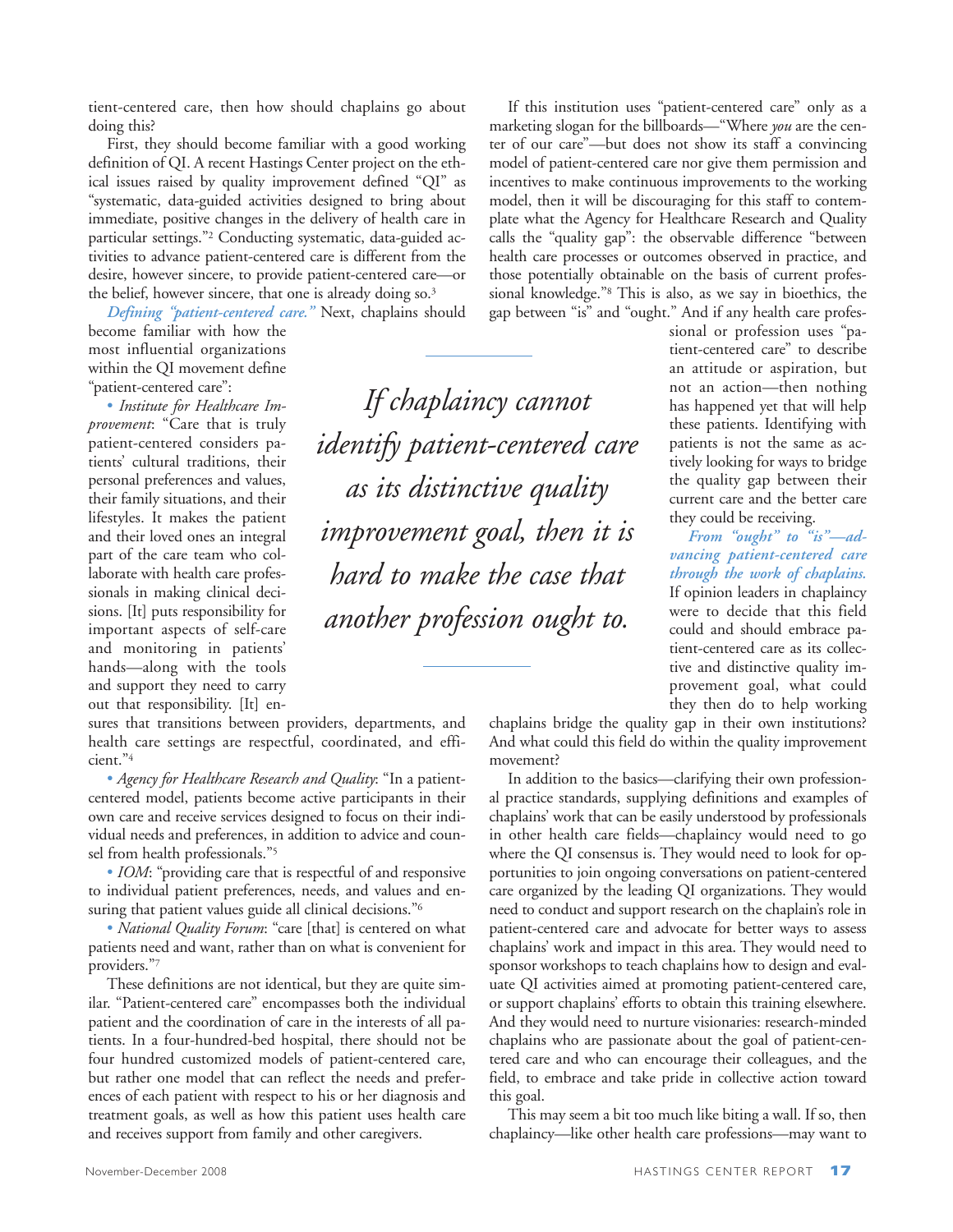identify a particular challenge in patient-centered care and work away at it. Improving palliative care offers one such challenge. Chaplains may work on palliative care teams, and palliative care is an interdisciplinary field congenial to chaplains and chaplaincy. The clinical practice guidelines released in 2004 by the National Consensus Project for Quality Palliative Care are notably detailed in their attention to "spiritual, religious, and existential aspects of care" as part of the "patient-and-family-centered-care" that should characterize quality palliative care.9 The guidelines emphasize that quality in "spiritual, religious, and existential aspects of care," like quality in any other aspect of palliative care, should be evidencebased, consistently practiced, and continuously improved.10

There are acknowledged quality gaps in palliative care, and there are acknowledged research gaps, too: practices that are not yet fully informed by evidence or professional consensus.11 Chaplaincy could partner with researchers—and visionaries—in palliative care to conduct research on quality in spiritual, religious, and existential aspects of care, to disseminate research findings, and to advocate for the application of research to practice. If chaplaincy becomes—and is seen to be—an ally of experts who seek to improve quality in palliative care, then chaplains will be invited to contribute to future clinical practice guidelines. These actions, over time, will improve palliative care, advance patient-centered care, and—not incidentally—add to the stature of chaplaincy as a field. Again, good tactics and good ethics.

Not all of the QI action takes place at the "profession" or "field" level. Working chaplains can also make patient-centered care their *institutional* QI goal. This will be easier to do if their institution has already made its commitment to patient-centered care clear by encouraging its departments to develop QI projects toward this goal. It may also be easier for chaplains to develop substantive QI projects if their own profession has already embraced patient-centered care as its collective QI goal. If chaplaincy is understood to be a QI-driven profession, then the institutional investment in professional chaplaincy will be understood to bring QI benefits to the institution.

#### From Theory to Practice

If a chaplaincy department embraced patient-centered care as its QI responsibility, institutionally as well as at the bedside, what would that look like? How does a chaplain take the plunge to design and test a patient-centered model of care? Here's what the chaplaincy director at one hospital did.<sup>12</sup> In the waiting rooms of the outpatient cancer program, posters and brochures invite outpatients and family caregivers to directly contact various social support services—social work, psychiatry, chaplaincy, and patient representatives. Few patients or families did so. Most referrals came from hospital staff, usually after a crisis erupted. Patients and families who were referred to these services consistently reported, via follow-up surveys, that they were highly satisfied with the care they received. The verbal surveys conducted by a team com-

#### What Do Health Care Chaplains Think about QI?

There is little data about chaplains' involvement in or at- $\perp$  titudes toward QI in the institutions where they work. To fill this gap, the Professional Chaplains and Health Care Quality Improvement project conducted focus groups in 2007 with chaplains in New York, Illinois, Arizona, and California. This IRB-approved study was designed and directed by George Fitchett, director of research in the Department of Religion, Health and Human Values at Rush University Medical Center, with colleagues Clayton Thomason and Kathryn A. Lyndes.

Most focus group participants were board-certified chaplains (74 percent) who worked in hospitals (82 percent); the average participant had worked as a chaplain for thirteen years.

#### *Key findings:*

- Chaplains have a strong commitment to providing quality spiritual care. However, they are frequently skeptical about QI as an institutional activity. They may resist QI language and methods that focus on quantity of care—"making the numbers"—rather than quality of care.
- Chaplains who are involved in quality improvement in their own departments may not use QI language or connect their efforts to institutional QI.
- Chaplains are eager to learn more about promising efforts to improve quality in chaplaincy and how to conduct meaningful quality improvement projects.

Research findings will be reported in journal articles. For a summary of this study, go to the project's Web page, http://www.thehastingscenter.org/Research/Detail.aspx? id=1212.

posed of representatives of the supportive services also revealed that these patients and families had not found those posters and brochures to be helpful. It was only after they had met the social workers, counselors, chaplains, or patient reps that they understood what these staff members did and how they could help.

Guided by the survey responses, and working from the hypothesis that introducing patients and families to services they might need and want (and could request on their own) would advance patient-centered care, team members began to talk about developing an orientation session for all new patients in this system. But how to broach this with hospital administration? One team member, the chaplaincy director, took advantage of a training session offered as part of the hospital's QI program. Through this training, she made new contacts in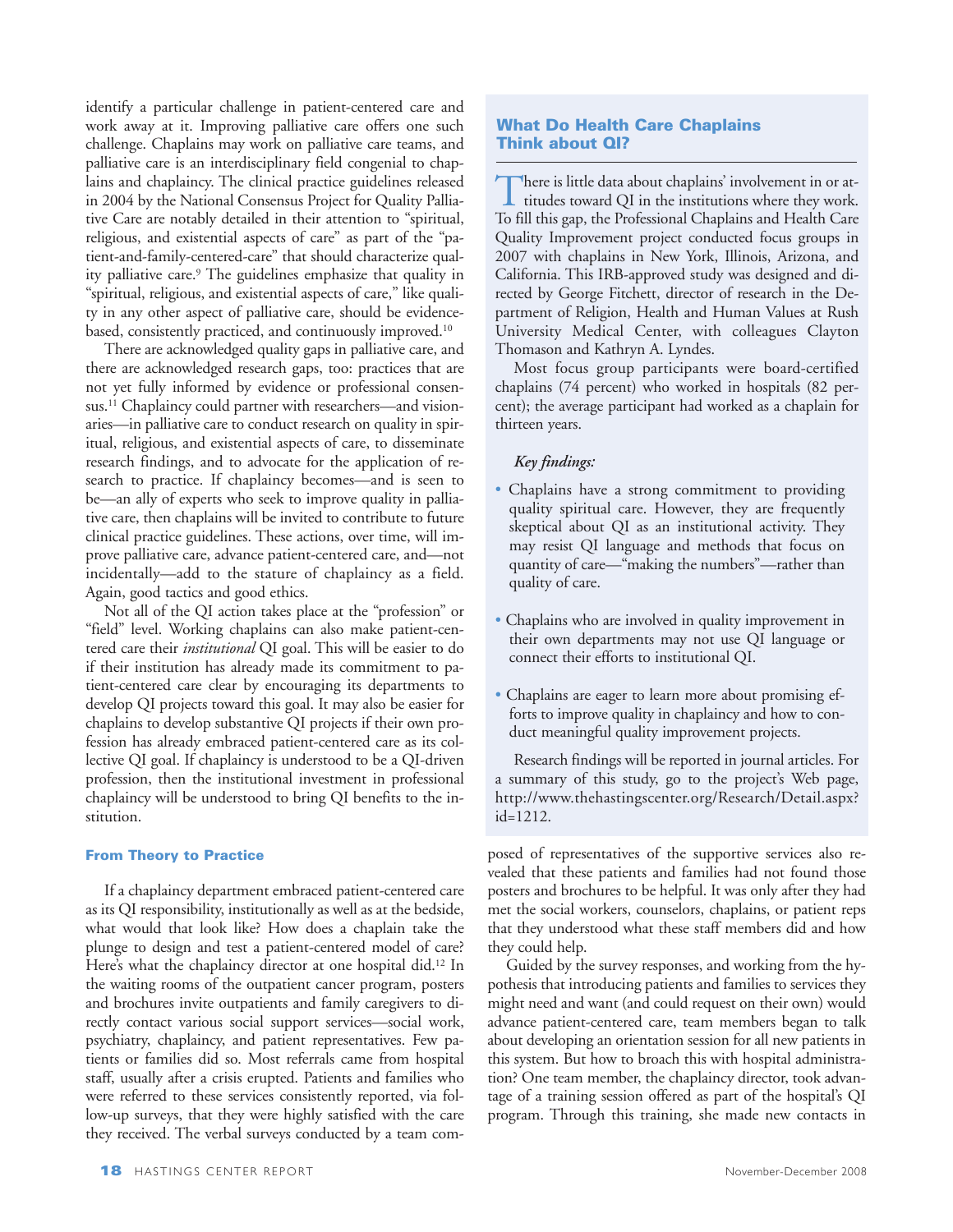her institution and was able to bring fresh insights to her team on how to develop their idea into a full-fledged QI project.

The orientation sessions, which are optional and open to longstanding patients as well as new patients, are now offered twice a month in the waiting rooms of the outpatient clinics. At each session, at least three members of the project team consisting of a social worker, case manager, patient representative, chaplain, and psychologist—introduce themselves and describe what they and their departments can do for patients and families, based on what other patients and families have found helpful in managing similar diagnoses and treatments. Team members have noticed that the interactive format of the orientation prompts patients and families to pick up and ask questions about the existing educational material they had previously overlooked, even though it was in plain sight in every waiting room. Team members have also drafted a new brochure describing some of the common issues faced by cancer patients and their families. This brochure is "patient-centered," not "discipline-centered," so patients will not be required to think about their own needs in terms of medical jargon or departmental boundaries.

The project is ongoing, but to date, the outcomes have included:

• immediate and positive feedback from orientation participants, who appreciate the opportunity to meet hospital staff person-to-person, in the outpatient setting, where there is no crisis-driven agenda to increase tension;

• an increase in direct referrals from patients and family members; and

• far greater awareness of supportive services among the oncologists and nurses who work in the outpatient clinics.

These clinicians are now asking members of the orientation team for detailed guidance on making referrals. Team members have collaboratively developed a referral algorithm and referral form to help direct clinicians' referrals to the appropriate departments. These tools are patient-centered in that they allow medical staff to be guided by their patient's expressed concerns and their own clinical observations, rather than requiring them to guess which department should get the referral. The referrals come to the team, whose members collaborate to sort them in terms of the interventions needed. Since the start of this QI project, referrals to supportive services from outpatient medical staff have doubled. As these new referrals are not crisis-driven, they can be managed by existing supportive services staff.

The chaplaincy director and the other project designers have observed another, unanticipated outcome. The same

medical staff has begun to ask them for help in talking with another group of patients and families about another problem: the transition from outpatient medical care to hospice. These clinicians had been unsure about when it was appropriate to bring up hospice in the outpatient setting, and they had fallen into a habit of admitting patients with end-stage disease to the hospital for the transition to hospice. By providing patients and families with support at the beginning of their relationship with cancer care providers, and by becoming an ongoing resource to medical professionals, this team is improving the quality of care in their institution in another way, by helping patients near the end of life avoid an unnecessary hospital admission.

Innovation begets innovation. And steadily, the wall comes down.

1. Institute of Medicine, *Crossing the Quality Chasm* (Washington, D.C.: Institute of Medicine, 2001), 5-6; http://www.nap.edu/openbook.php?isbn=0309072808.

2. M.A. Baily et al., "The Ethics of Using QI Methods to Improve Health Care Quality and Safety," *Hastings Center Report* Special Report 36, no. 4 (2006): S3.

3. Some hospitals use "PI"—performance improvement—methods, which emphasize the role of human performance in the delivery of health care, but both PI and QI are systematic and data-guided, and according to one recent assessment, "there is no discrete boundary between them." T. Bornstein, "Quality Improvement and Performance Improvement: Different Means to the Same End?" *QA Brief*, USAIDsponsored Quality Assurance Project, Spring 2001. This working definition of QI should, therefore, work for chaplains in "PI" institutions. Similarly, this working definition should work for chaplains in institutions that may use a particular QI method, such as Six Sigma.

4. Institute for Healthcare Improvement, "Patient-Centered Care: General," http://www.ihi.org/IHI/Topics/PatientCenteredCare/Patient-CenteredCareGeneral/.

5. Agency for Healthcare Research and Quality, "Expanding Patient-Centered Care To Empower Patients and Assist Providers," *Research in Action*, issue 5 (2002), under subtitle, "Health Care Evolves Toward a Patient-Centered Model," http://www.ahrq.gov/qual/ptcareria.htm.

6. Institute of Medicine, *Crossing the Quality Chasm*, 6.

National Quality Forum, "NQF Brochure," 2004, http://216.122.138.39/pdf/NQFbrochure2004.pdf.

8. Agency for Healthcare Research and Quality, "Closing the Quality Gap: A Critical Analysis of Quality Improvement Strategies," *Technical Review* 9 (2005): 1, http://www.ahrq.gov/downloads/pub/evidence/ pdf/qualgap3/qualgap3.pdf.

9. National Consensus Project for Quality Palliative Care, *Clinical Practice Guidelines for Quality Palliative Care*, 5-6, http://www.nationalconsensusproject.org.

11. Ibid., 41-42.

12. Unpublished case study supplied to author by a chaplaincy director, May 2008. Some identifying details have been changed.

<sup>10.</sup> Ibid., 29.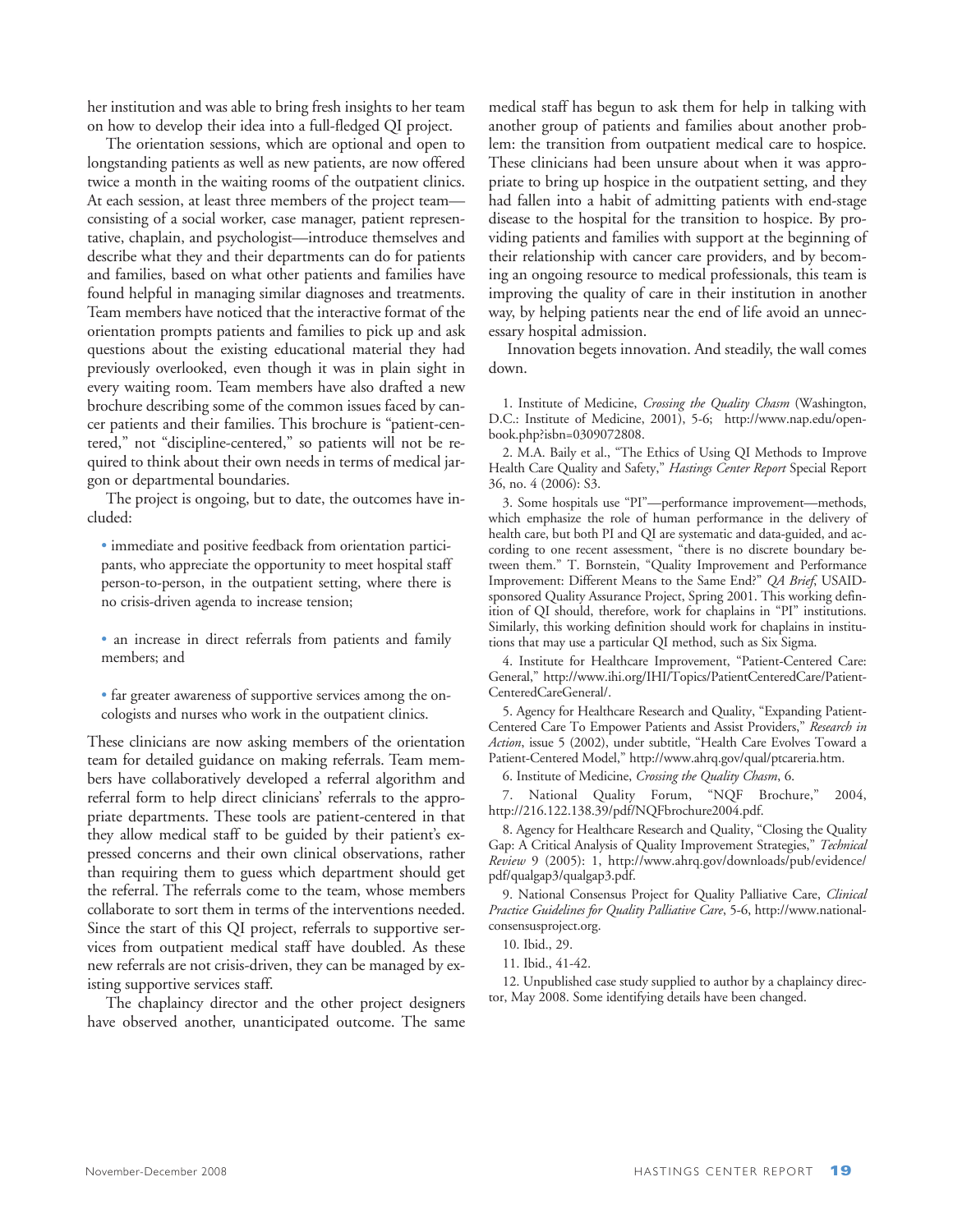# **Contributors**

**Nancy Berlinger, PhD, MDiv,** project codirector, is deputy director and research scholar at The Hastings Center. She is the author of *After Harm: Medical Error and the Ethics of Forgiveness* (Johns Hopkins, paperback 2007), and directs the Center's Guidelines on End of Life Care project.

**Wendy Cadge, PhD,** is an assistant professor of sociology at Brandeis University, where she teaches the sociology of religion and of health and medicine. She has interviewed more than one hundred hospital chaplains, nurses, and physicians for her current research project on the historical and current institutional presence of religion and spirituality in hospitals.

**Raymond de Vries, PhD,** is an associate professor in the Bioethics Program at the University of Michigan School of Medicine. He is a coeditor of *The View from Here: Bioethics and the Social Sciences* (Blackwell, 2007).

**Rev. Martha R. Jacobs, DMin, MDiv,** project codirector, is a board-certified chaplain and the associate director of outreach and community-based programs at HealthCare Chaplaincy. She is the managing editor of *PlainViews*, an electronic newsletter for chaplains and other spiritual care providers.

**Margaret E. Mohrmann, MD, PhD,** is the Emily Davie and Joseph S. Kornfeld Foundation Professor of Biomedical Ethics at the University of Virginia, where she is also professor of pediatrics and medical education and associate professor of religious studies and directs the Program in Biomedical Ethics. She is the author of *Attending Children: A Doctor's Education* (Georgetown, 2005) and *Medicine As Ministry: Reflections on Suffering, Ethics, and Hope* (Pilgrim Press, 1995) and the coeditor of *Pain Seeking Understanding: Suffering, Medicine, and Faith* (Pilgrim Press, 1999).

**Martin L. Smith, STD, MDiv,** is director of clinical ethics in the Department of Bioethics at the Cleveland Clinic. He has served on the Clinical Pastoral Education Professional Advisory Committees at the University of Texas M.D. Anderson Cancer Center and at the Cleveland Clinic, and has developed and taught bioethics modules for the CPE programs at both institutions.